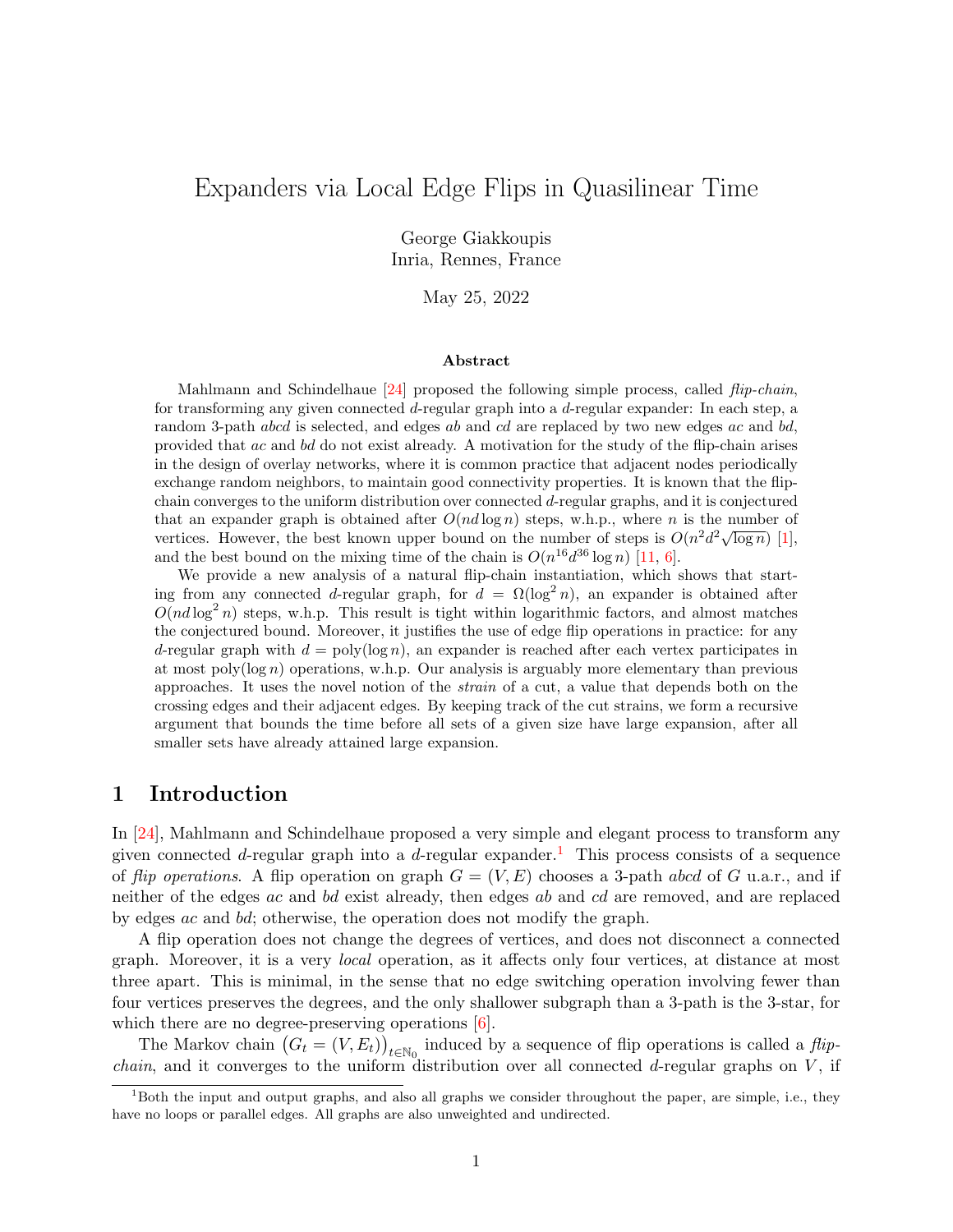the initial graph  $G_0 = (V, E_0)$  is connected and d-regular [\[24\]](#page-24-0). Moreover, based on experimental evidence, it has been conjectured that  $t = O(nd \log n)$  operations suffice to ensure that graph  $G_t$  is an expander w.h.p. [\[24,](#page-24-0) [23\]](#page-24-1).

A motivation for the study of flip-chains arises in the design of unstructured overlay networks (or peer-to-peer networks). Overlay networks should typically have low degree, small diameter and good connectivity, and should maintain these properties in the face of node arrivals and departures. Regular expanders, and in particular random regular graphs, possess all these desired properties [\[32\]](#page-24-2). Several unstructured overlay network designs have been proposed that build and maintain (near) regular expander graphs [\[30,](#page-24-3) [21,](#page-23-2) [12,](#page-23-3) [25,](#page-24-4) [13\]](#page-23-4). Some of these designs specifically aim at generating topologies that converge to random regular graphs [\[24,](#page-24-0) [5\]](#page-23-5). Random unstructured networks are also used in practical overlay libraries such as JXTA [\[29\]](#page-24-5), where randomized edge swap operations between adjacent nodes are supported and commonly used to maintain a random topology [\[18,](#page-23-6) [11\]](#page-23-0). The analysis of flip-chains can thus provide some theoretical foundation for the heuristics used in practical unstructured overlays.

The flip-chain is a local variant of another well-known process, the *switch-chain*, proposed by McKay  $[26]$ . A switch operation chooses a pair of non-adjacent edges ab and cd u.a.r., and then, similarly to a flip operation, it replaces edges ab and cd by edges ac and bd, as long as ac and bd do not exist already. When started from a (not-necessarily connected) d-regular graph, the switch-chain converges to the uniform distribution over all d-regular graphs (on the same set of vertices). Thus, the switch-chain provides a natural process for generating a random  $d$ -regular graph. However, it is not suitable for the construction of overlay networks in a decentralized setting, because sampling a random pair of edges is a highly non-local operation, and, moreover, a switch operation can potentially disconnect a connected graph.

Both the switch-chain and the flip-chain have been studied extensively, for various families of graphs. Here, we focus on results for d-regular (undirected) graphs; for results on graphs with general degree sequences and directed graphs see  $[14, 10, 15, 2, 8, 9, 11, 27]$  $[14, 10, 15, 2, 8, 9, 11, 27]$  $[14, 10, 15, 2, 8, 9, 11, 27]$  $[14, 10, 15, 2, 8, 9, 11, 27]$  $[14, 10, 15, 2, 8, 9, 11, 27]$  $[14, 10, 15, 2, 8, 9, 11, 27]$  $[14, 10, 15, 2, 8, 9, 11, 27]$  $[14, 10, 15, 2, 8, 9, 11, 27]$  $[14, 10, 15, 2, 8, 9, 11, 27]$  $[14, 10, 15, 2, 8, 9, 11, 27]$  $[14, 10, 15, 2, 8, 9, 11, 27]$  $[14, 10, 15, 2, 8, 9, 11, 27]$  $[14, 10, 15, 2, 8, 9, 11, 27]$  $[14, 10, 15, 2, 8, 9, 11, 27]$ . A restriction of the switch-chain on regular bipartite graphs was first analyzed in [\[19\]](#page-23-12), using a canonical path argument. Very recently, in [\[31\]](#page-24-8), a mixing time bound of  $O((nd)^2 \log n)$  was shown for d-regular bipartite graphs, and a bound of  $O(n \log^2 n)$  for the case of constant d, using a Markov chain comparison argument with the configuration model. For general d-regular graphs, a bound of  $O(n^9d^{24}\log n)$ was shown for the mixing time of the switch-chain  $[5, 4]$  $[5, 4]$ , using the canonical path method. Also, a sharp bound of  $O(nd)$  was show in [\[1\]](#page-22-0) for the time until an expander graph is obtained w.h.p. This result uses spectral techniques, in particular, it relies on the analysis of a potential function based on the Laplacian matrix exponential.

For the flip-chain on d-regular graphs, it was first shown that it is rapidly-mixing in  $[11]$ , where an upper bound of  $O(n^{53}d^{64}\log n)$  was derived for the mixing time, using a comparison argument with the switch-chain, and the result from [\[5\]](#page-23-5). Subsequently, an improved bound of  $O(n^{16}d^{36}\log n)$ was shown in  $[7, 6]$  $[7, 6]$ , using a more refined canonical path argument. Also,  $[1]$  showed a bound of was shown in [1, 0], using a more refined canonical path argument. Also, [1] showed a bod  $O(n^2d^2\sqrt{\log n})$  for the time until and expander is obtained w.h.p., using spectral techniques.

All the above results, with the exception of the  $O(n \log^2 n)$  bound shown in [\[31\]](#page-24-8) and the  $O(nd)$ bound shown in [\[1\]](#page-22-0), are likely to be far from tight. For the flip-chain, in particular, even the best bound shown in [1], are likely to be far from tight. For the inp-chain, in particular, even the best<br>known bound of  $O(n^2d^2\sqrt{\log n})$  until an expander is obtained, is almost quadratically larger than  $O(nd \log n)$ , which is generally believed to be the true bound.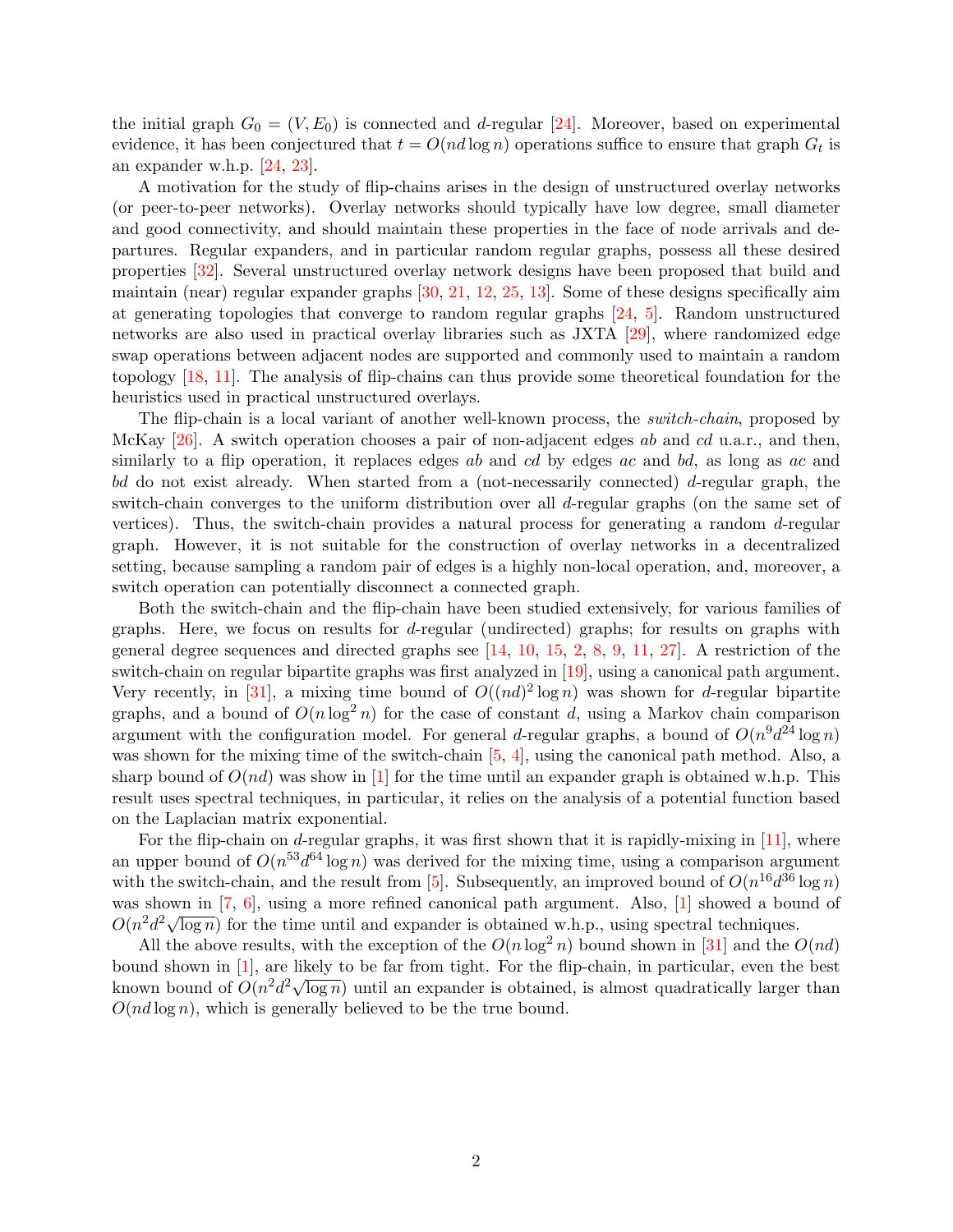### 1.1 Our Contribution

We show the first quasilinear<sup>[2](#page-2-0)</sup> upper bound on the number of steps until an expander is obtained w.h.p., in a flip-chain starting from any connected d-regular graph, for  $d = \Omega(\log^2 n)$ . We consider the version of the flip operation analyzed in [\[1\]](#page-22-0), which is slightly different than the original definition of [\[24\]](#page-24-0), as explained below. The formal statement of the result is as follows.

<span id="page-2-2"></span>**Theorem 1.** Let  $(G_t)_{t\geq 0}$  be a flip-chain, where  $G_0$  is a connected d-regular graph with n vertices, and  $d \geq 90 \log^2 n$ . Then, for any  $t \geq 150 \text{ nd } \log^2 n$ , the conductance of graph  $G_t$  satisfies that

$$
Pr[\phi(G_t) \ge 1/32] = 1 - O(1/n^2).
$$

This is a significant improvement over the previous best known bound of  $O(n^2 d^2 \sqrt{\log n})$  [\[1\]](#page-22-0).<sup>[3](#page-2-1)</sup> This is clear in the context of distributed overlay networks: [Theorem 1](#page-2-2) implies that an expander graph is obtained after each vertex participates in  $O(d \log^2 n)$  flip operations, which is poly $(\log n)$ if  $d = \text{poly}(\log n)$  (as is often the case in overlay networks). The previous bound, just ensures that the number of operations per vertex is at most  $\tilde{O}(nd^2) = \text{poly}(n)$ . Therefore, our result is the first to support that the flip-chain provides an *efficient* mechanism for distributed overlay construction of expander networks, and thus justifies the use of flip operations in practice.

The  $O(nd \log^2 n)$  bound of [Theorem 1](#page-2-2) is nearly tight: In the ring-of-cliques graph [\[23\]](#page-24-1), all the  $\Theta(n/d)$  edges between cliques, except possibly for one, must be selected at least once by some flip operation, otherwise two unselected edges will form a cut-set of size 2 (see related [Definition 13](#page-8-0) and [Lemma 14\)](#page-8-1). And  $\Omega(nd \log(n/d))$  many operation are needed for all those edges to be selected.

Note also that the bound is just by a factor  $O(\log^2 n)$  larger than the  $O(nd)$  bound for the switchchain, which is not a local process. Moreover, it is comparable to time bounds for more structured distributed constructions of expanders, such as the skip graph construction in [\[16\]](#page-23-15), which converts any connected n-vertex graph into one that contains a constant-degree expander as a subgraph [\[3\]](#page-22-2), in  $O(\log^2 n)$  parallel rounds. However, such structured constructions are significantly more involved.

As mentioned above, we assume a slightly different version of the flip process, used also in [\[1\]](#page-22-0). In the original flip operation, the selection process can be described as: first choose a random edge bc, then a random neighbor  $a$  of  $b$ , and a random neighbor  $d$  of  $c$ . In the variant we consider, edge bc and vertex  $a$  are chosen as before, but then, if  $a$  is not adjacent to  $c$ , vertex  $d$  is chosen at random among the neighbors of c not adjacent to b (if a is adjacent to c, the operation has no effect, as before). (See also [Definition 11.](#page-7-0)) This modification may increase the probability that the operation succeeds to modify the graph, by at most a factor equal to the degree  $d$  (precisely, given bc, the success probability is the square-root of the original flip's). To implement the modified flip operation in a distributed system, we can either use multiple rounds of communication between vertices b and c, as proposed in [\[1\]](#page-22-0), or have b send all its neighbors to c in a single round. It is easy to see that the first approach requires just a constant expected number of communication rounds. For the second approach, we remark that it is common in practice that adjacent nodes in an overlay network periodically send to each other their full list of neighbors, for maintenance purposes [\[18\]](#page-23-6).

Our choice to adopt the above flip variant was driven by the computation of the expected strain change of a cut during a flip, in [Lemma 17.](#page-9-0) (We define the strain of a cut below.) If one obtains a similar lemma for the original flip definition, then the rest of the analysis carries over with no changes.

The analysis of [\[1\]](#page-22-0) requires that  $d = \Omega(\log n)$ , whereas we need that  $d = \Omega(\log^2 n)$ . As explained in [Section 1.2,](#page-3-0) this is only necessary for the first part of the analysis, which bounds the number

<span id="page-2-0"></span><sup>&</sup>lt;sup>2</sup>Quasilinear in the number of edges  $m = nd/2$ .

<span id="page-2-1"></span><sup>&</sup>lt;sup>3</sup>However, the bound of [\[1\]](#page-22-0) applies for  $d = \Omega(\log n)$  rather than just for  $d = \Omega(\log^2 n)$ .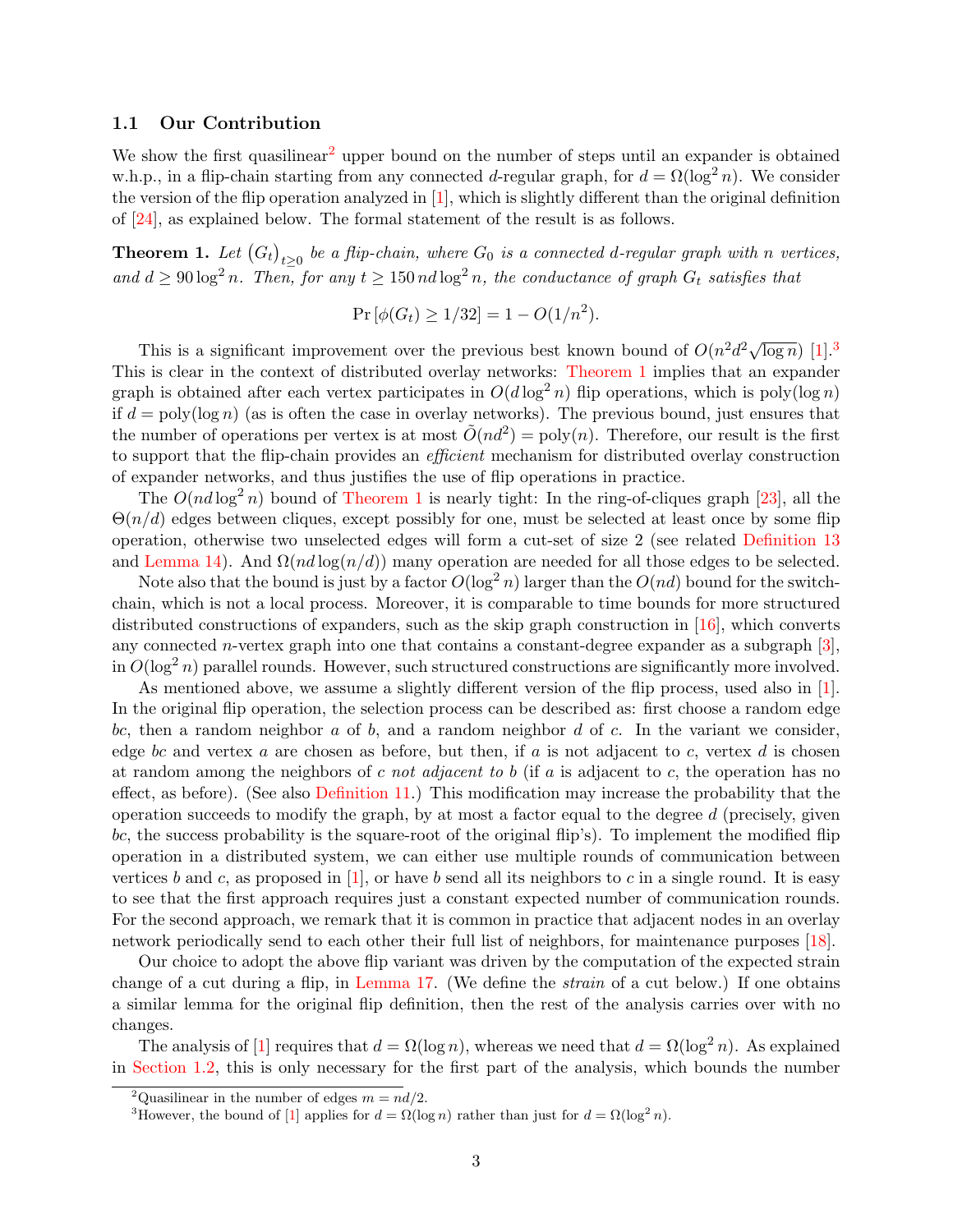of steps until we obtain a graph with edge-connectivity  $\Omega(d)$ . This part of the analysis is also responsible for one of the two logarithmic factors in the time bound. Thus, if one could show that edge-connectivity  $\Omega(d)$  is achieved in  $O(nd \log n)$  steps for  $d = \Omega(\log n)$ , then our current analysis would yield the same result for the time until an expander is obtained. Obtaining similar bounds for the case of  $d = O(1)$  is an important open problem.

[Theorem 1](#page-2-2) does not directly imply any bound on the mixing time of the flip-chain. It would be interesting to see whether it can be combined with existing analyses for the mixing time, to obtain better mixing-time bounds.

#### <span id="page-3-0"></span>1.2 Techniques and Analysis Overview

Our analysis is different than previous analyses, which either use Markov chain comparison arguments and canonical path arguments  $[11, 6]$  $[11, 6]$ , or use techniques from linear algebra  $[1]$ . We use just elementary combinatorial/probabilistic tools.

A key element of our analysis is the novel definition of the strain of a cut. The strain of a vertex u with respect to a given cut is a value in the range  $[0, 1/4]$ , which is larger the more evenly the neighbors of u are distributed among the two sides of the cut.<sup>[4](#page-3-1)</sup> The strain of the *cut* is then the sum of the strains over all vertices. Precisely, for a cut  $\{S, \overline{S}\}\$ in graph  $G = (V, E)$ , where  $\bar{S} = V \setminus S$ , the strain of the cut is  $\sigma(S) = \sum_{u \in V} \alpha_u (1 - \alpha_u)$ , where  $\alpha_u$  is the fraction of neighbors of u in S. It is easy to see that if G is d-regular then  $\sigma(S) \leq 2c(S)/d$ , where  $c(S) = |E(S, \overline{S})|$  is the cut size [\(Lemma 4\)](#page-5-0). However, it is possible that  $\sigma(S)$  is much smaller than  $2c(S)/d$ , e.g., it is zero if G is a bipartite graph with parts  $S$  and  $S$ .

Before we describe how we use this new quantity, let us see what a most natural attempt to prove [Theorem 1](#page-2-2) would be. One would hope that it suffices to track the size of a given low-conductance cut  $\{S, \overline{S}\}$ , show that  $c(S)$  increases in expectation in each step (at a sufficient rate), then show that  $c(S)$  reaches  $\Omega(d \cdot |S|)$  and remains high, with a probability sufficiently large that allows us to apply a union bound over all possible cuts. This simple plan fails for two reasons:

- <span id="page-3-2"></span>(1) The cut size  $c(S)$  does not always increase in expectation at each step; it may decrease even if its conductance is small (as already pointed out in  $[1]$ ).
- <span id="page-3-3"></span>(2) The total number of cuts is too large for a naively applied union bound to work.

Tracking the strain of a cut (instead of its size) will help us overcome issue  $(1)$ . For issue  $(2)$ , we will devise smarter ways to apply union bounds, over small enough sets of cuts.

Our proof consists of two parts, discussed next. The first part bounds the time until the min-cut size becomes at least  $d/2$ ; the second part bounds the additional time until the graph conductance becomes at least 1/32.

Edge-Connectivity Analysis. In this part, issue [\(1\)](#page-3-2) above does not apply: We show that for any cut  $\{S, \overline{S}\}\,$  if  $c(S) \leq 3d/4$  (in general, at most  $d - \epsilon$ ), then the expected increase of  $c(S)$  in a step is sufficiently large [\(Lemma 16\)](#page-9-1). This allows us to show that in  $O(nd \log n)$  steps the cut size becomes  $3d/4$  and remains at least  $3d/4 - \lambda$ , where  $\lambda = \Theta(\log n)$ , for poly $(n)$  many rounds, w.h.p. [\(Lemmas 29](#page-16-0) and [30\)](#page-17-0).

Clearly, issue [\(2\)](#page-3-3) does apply: we cannot just use a union bound over all the up to  $n^{\Theta(d)}$  cuts of size at most  $O(d)$ . Instead, we show a basic structural lemma stating that if there are no sets S with  $|S| \leq s$  and  $c(S) \leq k$ , then there are at most n sets T with  $|T| \leq 2s$  and  $c(T) \leq k$  [\(Lemma 8\)](#page-6-0). This allows us to use a union bound over just  $\text{poly}(n)$  many sets (at most n new sets at each step),

<span id="page-3-1"></span><sup>4</sup> Intuitively, having neighbors on both sides of a cut is perceived as a source of (psychological) strain for the vertex.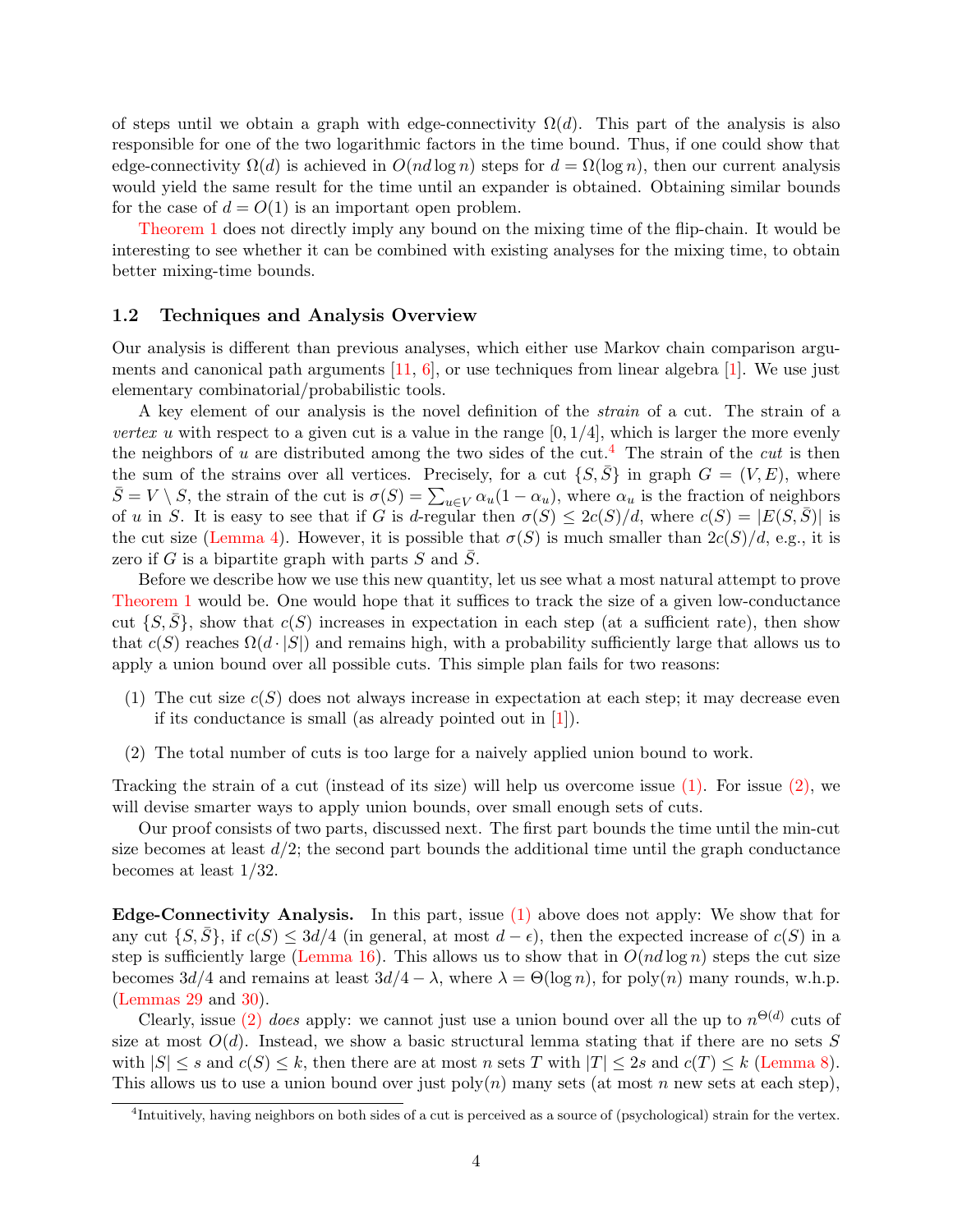to argue about all sets of size between s and 2s, once we have dealt with sets of size smaller than s [\(Lemma 31\)](#page-17-1).

Since we need to iterate the above argument logarithmically many times, the total time bound we obtain is  $O(nd \log^2 n)$ . Moreover, to be able to afford losing one term of  $\lambda = \Theta(\log n)$  from  $3d/4$ with each iteration, we need that  $d = \Omega(\log^2 n)$ . (See [Lemma 28.](#page-15-0))

**Expansion Analysis.** As soon as the size of a cut becomes at least d, issue  $(1)$  crops up. Then, rather than analyzing the cut size directly, we analyze its strain. The expected increase in a step of the strain  $\sigma(S)$  of cut  $\{S, \overline{S}\}$  consists of two terms: the first term is positive and is roughly <sup>[5](#page-4-0)</sup>

$$
(4/md) \cdot \sum_{\{u,v\} \in E} (a_u - a_v)^2;
$$

the second term is negative but is negligible for the setting we will apply the result (key [Lemma 17\)](#page-9-0). We apply this result to graphs that are  $(s, \varphi)$ -expanders, for some constant  $\varphi$ , i.e., for every cut  $\{S,\bar{S}\}\$  of the graph,  $c(S) \geq \varphi d \cdot \min\{|S|, |\bar{S}|, s\}.$  (In particular, this implies that if  $|S| \leq s$  then the conductance of the cut is at least  $\varphi$ .) For such graphs, we show that the sum above is  $\Omega(c(S))$ , thus the expected increase in the strain is  $\Omega(c(S)/md)$  (see key [Lemmas 23](#page-13-0) and [27\)](#page-14-0).

With this result in hand, we can analyze the evolution of the strain of a single cut, similarly to the size of a single cut in the Edge-Connectivity Analysis part. Roughly, as long as the graph remains an  $(s, \varphi)$ -expander, each the following holds with probability  $1 - e^{-\Omega(s_d)}$ , for any given cut  $\{S, \overline{S}\}\$  with  $s \leq |S| \leq n/2$ : (i) the cut strain  $\sigma(S)$  becomes at least  $s/4$  in  $O(m)$  steps; (ii) once that happens, the cut strain remains at least  $s/8$  for poly $(n)$  steps; and (iii) if the cut size is at least  $\gamma sd$ , for a large constant  $\gamma$ , then the cut strain becomes at least  $s/4$  before the cut size drops to sd [\(Lemmas 33](#page-19-0) to [35\)](#page-20-0). Recall that a lower bound on a cut strain immediately yields a lower bound for the cut size (and thus for the cut conductance), since always  $\sigma(S) \leq 2c(S)/d$ .

To deal with issue [\(2\),](#page-3-3) we use a classic result by Karger [\[20\]](#page-23-16), which bounds by  $O(n^{2a})$  the number of cuts of size at most  $\alpha$  times larger than the minimal [\(Theorem 10\)](#page-7-1). We stress that the sole purpose of the preceding Edge-Connectivity Analysis part, which ensures that the min-cut size is  $\Omega(d)$ , is to allow us to use Karger's result with exponent  $O(k/d)$ , rather than  $O(k)$ , for cuts of size k. Indeed, the total number of cuts of size  $O(sd)$  is then  $n^{O(s)}$ . Since the probability of our lemmas for a single cut is  $1 - e^{-\Omega(sd)}$ , we can afford to use a union bound over  $n^{O(s)}$  cuts, as long as  $d = \Omega(\log n)$ . The reason we just need to consider cuts of size  $c(S) = O(s d)$  is result (iii) we saw above. Without that, we would have to bound the number of all cuts of strain  $\sigma(S) \leq s/4$ , so we could not apply Karger's result directly (or even indirectly, as cuts of large size may still have a small strain).

We can then argue about multiple cuts, simultaneously, using union bounds [\(Lemma 36\)](#page-21-0), and we finally obtain that, after achieving edge-connectivity  $\Omega(d)$ , the total number of steps to achieve constant conductance is  $O(nd \log n)$ , w.h.p. [\(Lemma 32\)](#page-19-1).

Unlike the Edge-Connectivity Analysis part, the analysis of this part does not lose a logarithmic factor, and it only requires that  $d = \Omega(\log n)$ . However, the constant factors involved are large.

## 2 Definitions and Notation

For any graph  $G = (V, E)$  and vertex  $u \in V$ , we denote by  $\Gamma_G(u)$  the set of vertices adjacent to u in G, i.e.,  $\Gamma_G(u) = \{v: \{u, v\} \in E\}$ . We also define  $\Gamma_G^+(u) = \Gamma_G(u) \cup \{u\}$ . If  $\Gamma_G(u) \neq \emptyset$  (i.e., vertex

<span id="page-4-0"></span><sup>&</sup>lt;sup>5</sup>Recall that  $a_u$  is the fraction of neighbors of u in set S. Also  $m = nd/2$  is the number of edges.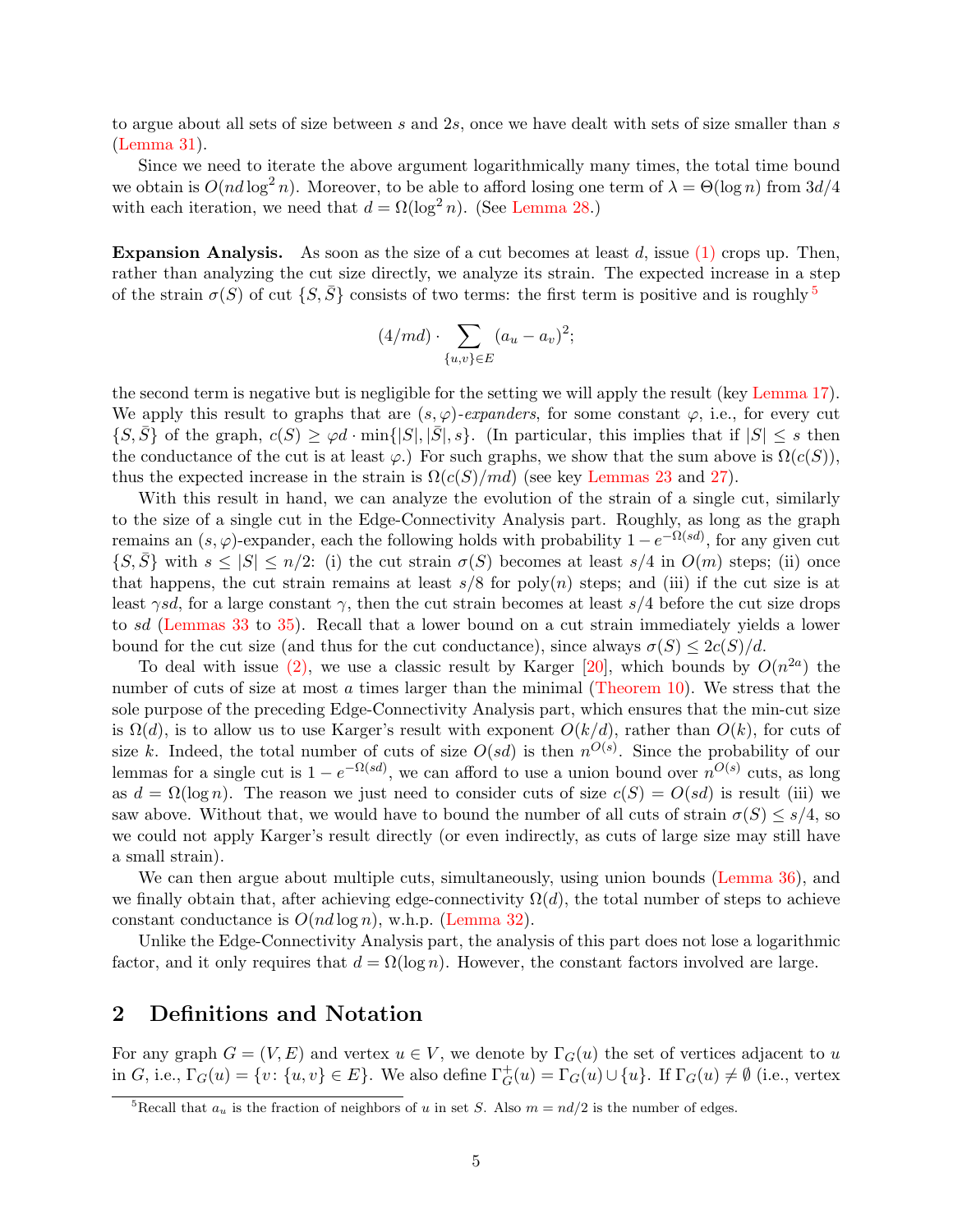u is not isolated), then for any set  $S \subseteq V$  we denote by  $\alpha_{G,u}(S)$  the fraction of u's neighbors that belong  $S$ , i.e.,

$$
\alpha_{G,u}(S) = |S \cap \Gamma_G(u)| / |\Gamma_G(u)|.
$$

For any two sets  $S, T \subseteq V$ , we let  $E_G(S, T)$  be the set of edges  $\{\{u, v\} : \{u, v\} \in E, u \in S, v \in T\}$ .

We will often omit subscript G from the notations above, when there is not danger of confusion. Throughout the paper,  $n$  will denote the number of vertices of the graph considered, and  $m$  the number of edges. E.g., if the graph is  $G = (V, E)$ , then  $n = |V|$  and  $m = |E|$ . If the graph is d-regular then  $m = nd/2$ , and we define  $\delta = 1/d$ .

#### 2.1 Cut-Related Definitions

Recall that a cut of graph  $G = (V, E)$  is a bipartition  $\{S, \overline{S}\}\$  of the set of vertices V, where both sets S and  $\overline{S} = V \setminus S$  are non-empty.

**Definition 2** (Cut Size). The size of cut  $\{S, \overline{S}\}\$ in graph  $G = (V, E)$  is the number of edges crossing the cut, and is denoted  $c_G(S)$ , i.e.,

$$
c_G(S) = |E_G(S, \bar{S})|.
$$

The minimum cut size over all cuts of G is denoted  $c(G)$ , and is called the *edge-connectivity* of G.

We introduce the related notion of the strain of a cut.

**Definition 3** (Cut Strain). The *strain*  $\sigma_G(S)$  of cut  $\{S, S\}$  in graph  $G = (V, E)$  is

$$
\sigma_G(S) = \sum_{u \in V} \alpha_{G,u}(S) \cdot \alpha_{G,u}(\bar{S}).
$$

Note that  $c_G(S) = c_G(\overline{S})$  and  $\sigma_G(S) = \sigma_G(\overline{S})$ . The following simple relation holds between the two quantities.

<span id="page-5-0"></span>**Lemma 4.** If  $G = (V, E)$  is a d-regular graph then, for any cut  $\{S, \overline{S}\}, \sigma_G(S) \leq 2c_G(S)/d$ .

Proof. We have

$$
\sigma_G(S) \le \sum_{u \in S} \alpha_u(\bar{S}) + \sum_{u \in \bar{S}} \alpha_u(S) = 2c_G(S)/d.
$$

**Definition 5** (Conductance). The *conductance of cut*  $\{S, \overline{S}\}\$ in *d*-regular graph  $G = (V, E)$  is

$$
\phi_G(S) = c_G(S)/\left(d \cdot \min\{|S|, |\bar{S}|\}\right).
$$

The conductance of graph G is  $\phi(G) = \min{\{\phi_G(S) : \emptyset \subset S \subset V\}}$ .

We will need also the following definitions for the analysis.

**Definition 6** ( $c(G, s)$  and  $C_G(s, k)$ ). For any graph  $G = (V, E)$ ,

$$
c(G, s) = \min\{c_G(S) : S \subseteq V, 1 \le |S| \le s\}
$$
  

$$
C_G(s, k) = \{S : S \subseteq V, 1 \le |S| \le s, c_G(S) \le k\}.
$$

<span id="page-5-1"></span>Note that  $c(G, s) = \min\{k : C_G(s, k) \neq \emptyset\}$ , and  $c(G, s) = c(G)$  if  $s \geq \lfloor n/2 \rfloor$ .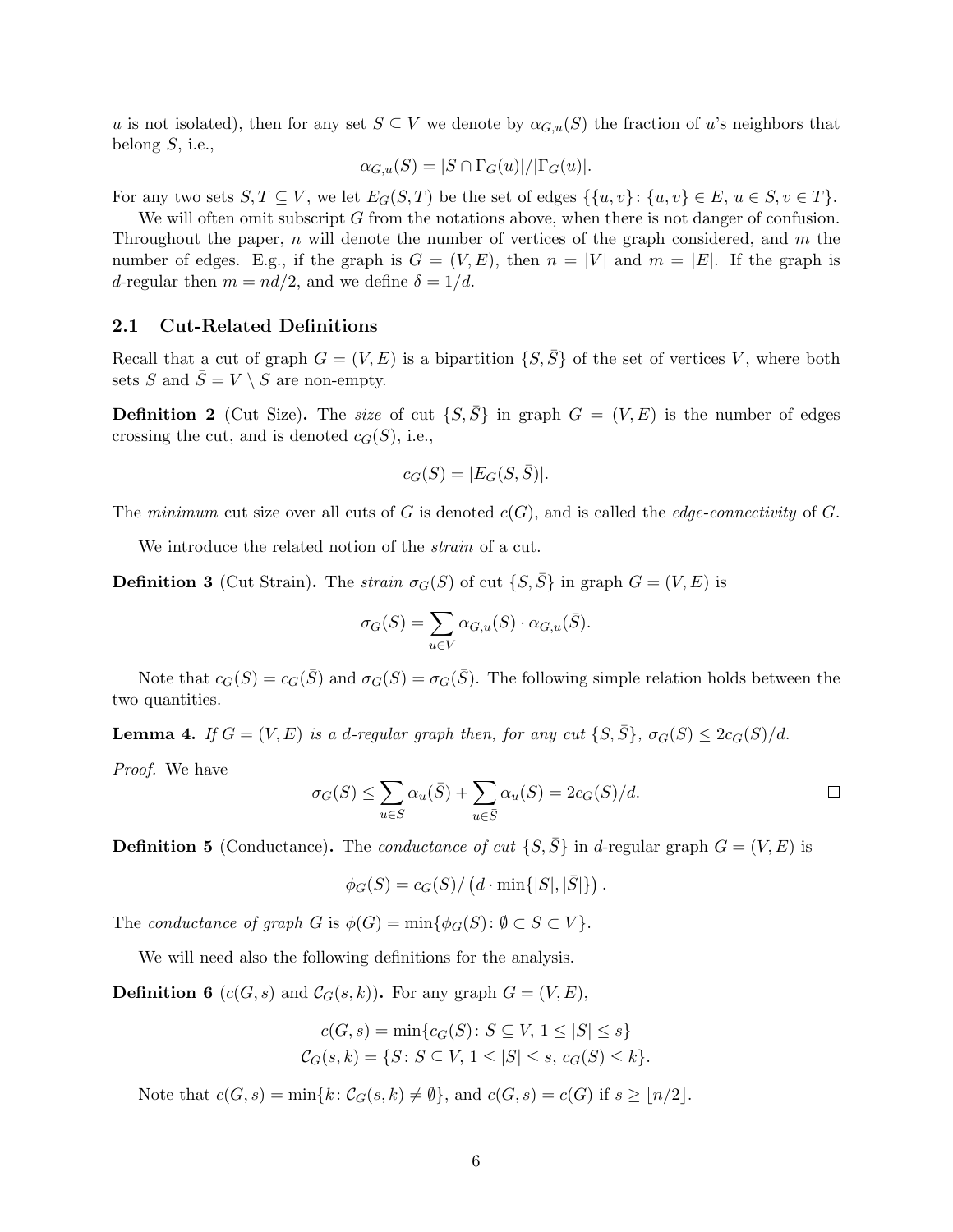**Definition 7** ((s,  $\varphi$ )-Expander). A d-regular graph  $G = (V, E)$  is an  $(s, \varphi)$ -expander if for every cut  $\{S, \overline{S}\},\$  where  $|S| \leq |\overline{S}|,$ 

$$
c_G(S) \ge \varphi d \cdot \min\{|S|, s\}.
$$

The set of all  $(s, \varphi)$ -expander graphs is denoted  $\mathbb{G}_{s,\varphi}$ .

Our definition of an  $(s, \varphi)$ -expander is stronger than the common definition of an  $(s, \varphi)$ -smallset expander, which only requires that  $c_G(S) \geq \varphi d \cdot |S|$  if  $|S| \leq s$ , and allows for the cut size to be arbitrary small if  $s < |S| \leq n/2$ .

The following simple facts hold for any d-regular graph G. If G is an  $(s, \varphi)$ -expander, then  $c(G) \geq \varphi d$ . If  $c(G) \geq k$ , then G is a  $(1, k/d)$ -expander. If G is an  $(s, \varphi)$ -expander and  $s \geq |n/2|$ , then the graph conductance is  $\phi(G) \geq \varphi$ .

## 3 Upper Bounds on the Number of Cuts

In this section, we provide upper bounds on the number of cuts whose size is at most equal to a given value.

The next structural lemma bounds the cardinality of the set  $\mathcal{C}_G(2s+1, k)$  when  $c(G, s) > k$  (or, equivalently, when  $C_G(s, k) = \emptyset$ .

<span id="page-6-0"></span>**Lemma 8.** For any regular graph  $G = (V, E)$ , if  $c(G, s) > k$  then  $|\mathcal{C}_G(2s + 1, k)| < n$ .

*Proof.* Let  $s' = 2s + 1$ . Let M denote the set containing all minimal sets  $S \in C_G(s', k)$ . (S is minimal if it is not a proper subset of another set  $S' \in \mathcal{C}_G(s', k)$ .

<span id="page-6-1"></span>*Claim* 8.1. If  $S_1, S_2 \in M$  and  $S_1 \neq S_2$ , then  $S_1 \cap S_2 = \emptyset$ .

Proof of [Claim 8.1.](#page-6-1) Suppose, for contradiction that  $S_1 \cap S_2 \neq \emptyset$ . Then, since  $S_1, S_2 \in M$  and  $S_1 \neq S_2$ , it follows that  $S_1 \backslash S_2 \neq \emptyset$  and  $S_2 \backslash S_1 \neq \emptyset$ . Let  $k_1 = |E(S_1, S_2 \backslash S_1)|$  and  $k_2 = |E(S_2, S_1 \backslash S_2)|$ , and w.l.o.g. suppose that  $k_1 \leq k_2$ . Then  $c_G(S_2 \setminus S_1) = c_G(S_2) - k_2 + k_1 \leq c_G(S_2) \leq k$ , thus  $S_2 \setminus S_1 \in \mathcal{C}_G(s',k)$ . We thus conclude that set  $S_2$  is not minimal – a contradiction. П

<span id="page-6-2"></span>*Claim* 8.2. If  $S_1, S_2, T \in C_G(s', k)$ , and  $T \subseteq S_1 \cap S_2$ , then  $S_1 \subseteq S_2$  or  $S_2 \subseteq S_1$ .

*Proof of [Claim 8.2.](#page-6-2)* Suppose, for contradiction, that  $S_1 \nsubseteq S_2$  and  $S_2 \nsubseteq S_1$ . Then  $S_1 \setminus S_2 \neq \emptyset$  and  $S_2 \setminus S_1 \neq \emptyset$ . As in the proof of [Claim 8.1,](#page-6-1) we let  $k_1 = |E(S_1, S_2 \setminus S_1)|$  and  $k_2 = |E(S_2, S_1 \setminus S_2)|$ , and assume  $k_1 \leq k_2$  to obtain  $S_2 \setminus S_1 \in C_G(s', k)$ . From that and lemma's assumption  $c(G, s) > k$ , it follows  $|S_2 \setminus S_1|$  ≥ s+1. Also,  $|S_1 \cap S_2|$  ≥  $|T|$  ≥ s+1. Hence,  $|S_2|$  =  $|S_2 \setminus S_1|$ + $|S_1 \cap S_2|$  ≥ 2(s+1) > s', which contradicts that  $S_2 \in C_G(s', k)$ .  $\Box$ 

<span id="page-6-3"></span>*Claim* 8.3. If  $S \in \mathcal{C}_G(s', k) \setminus M$  then there is a set  $T \in M$  such that  $T \subset S$ .

*Proof of [Claim 8.3.](#page-6-3)* By definition, a non-minimal set has a *proper* subset in  $\mathcal{C}_G(s',k)$ . By iterating this argument at most s times, we obtain that S has a proper *minimal* subset.  $\Box$ 

From [Claim 8.1](#page-6-1) and assumption  $c(G, s) > k$ , we have that the number of minimal sets is  $|M| \leq n/(s+1)$ . From [Claim 8.2,](#page-6-2) it follows that for each minimal set  $T \in M$ , the total number of non-minimal sets  $S \in \mathcal{C}_G(s',k) \setminus M$  that contain T as a subset is at most  $s'-|T| \leq s'-(s+1) \leq s$ . Since, from [Claim 8.3,](#page-6-3) each non-minimal set must contain a minimal set, we conclude that

$$
|\mathcal{C}_G(s',k)| \le |M| \cdot (1+s) \le \frac{n}{s+1} \cdot (1+s) = n.
$$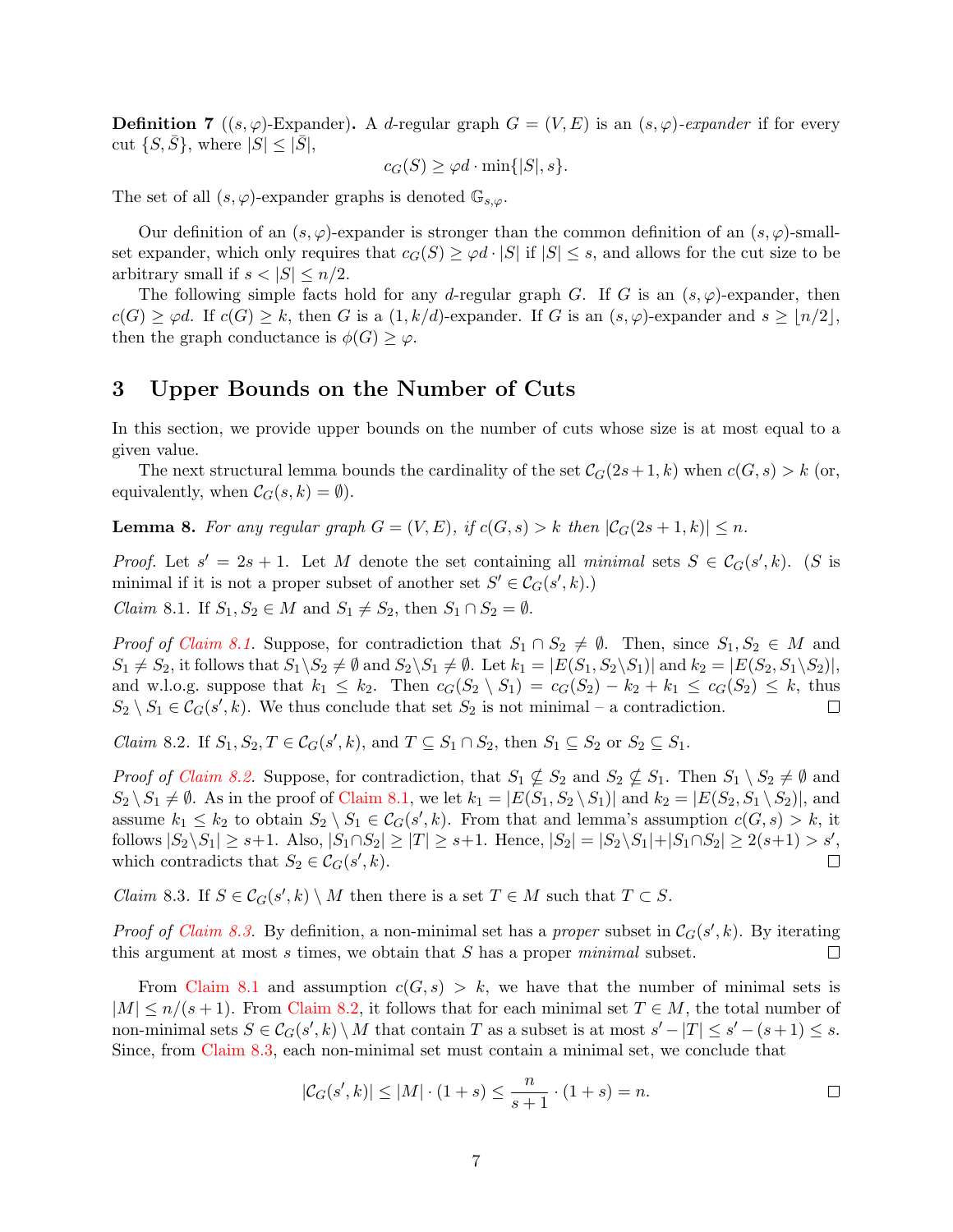The condition of [Lemma 8,](#page-6-0) that  $c(G, s) > k$ , is always true for  $s = d$  and  $k = d - 1$ :

<span id="page-7-5"></span>**Lemma 9.** For any d-regular graph  $G$ ,  $c(G,d) \geq d$ .

*Proof.* The statement follows from the fact that if  $|S| \le d$  then each  $u \in S$  has at least  $d - |S| + 1$ neighbors in  $S$ .  $\Box$ 

We will also need the following standard result. An a-minimal cut is a cut of size within a multiplicative factor of a of the minimum.

<span id="page-7-1"></span>**Theorem 10** ([\[20\]](#page-23-16)). In any graph, the number of a-minimal cuts is  $O(n^{\lfloor 2a \rfloor})$ , for any real  $a \ge 1$ .

## 4 Flip Operations

We define a flip operation as follows. (This definition is equivalent to that of a *random-flip trans-*formation from [\[1\]](#page-22-0).)

<span id="page-7-0"></span>**Definition 11** (Flip Operation). A *flip* operation on graph  $G = (V, E)$  consists of the following steps:

- 1. Choose an (ordered) pair of adjacent vertices  $a, b \in V$  u.a.r.
- 2. Choose a vertex  $a' \in \Gamma_G(a)$  u.a.r. (possibly,  $a' = b$ ).
- 3. If the following two conditions hold:<sup>[6](#page-7-2)</sup>

<span id="page-7-3"></span>
$$
a' \in \Gamma_G(a) \setminus \Gamma_G^+(b) \quad \text{and} \quad \Gamma_G(b) \setminus \Gamma_G^+(a) \neq \emptyset,
$$
 (1)

- 3.1. Choose a vertex  $b' \in \Gamma_G(b) \setminus \Gamma_G^+$  $_G^+(a)$  u.a.r.
- 3.2. Output graph  $(V, (E \setminus \{e_1, e_2\}) \cup \{e'_1, e'_2\})$ , where  $e_1 = \{a, a'\}, e_2 = \{b, b'\}, e'_1 = \{a, b'\},\$ and  $e'_2 = \{b, a'\}$ , i.e., replace edges  $e_1$  and  $e_2$  of G with the new edges  $e'_1$  and  $e'_2$ .
- 4. Else (i.e., if  $(1)$  does not hold), output  $G$ .

We denote by  $\text{Flip}(G)$  the output graph. We say the flip operation is good if [\(1\)](#page-7-3) holds.

Flip operations do not change the degree of vertices, and do not disconnect a connected graph (more generally, they do not change the set of connected components of the graph).

The first step of a flip operation is equivalent to sampling an edge from  $E$  u.a.r., and then choosing a random order of its endpoints. In general, the order chosen does affect the distribution of the outcome, but in the case of regular graphs it does not, as shown in the next lemma.

<span id="page-7-4"></span>**Lemma 12** (Symmetry Lemma). If  $G = (V, E)$  is a regular graph, then for any edge  $\{u, v\} \in E$ and vertices  $u' \in \Gamma_G(u) \setminus \Gamma_G^+$  $_G^+(v)$  and  $v' \in \Gamma_G(v) \setminus \Gamma_G^+$  $G^+(u)$ ,

$$
\Pr[(a, b, a', b') = (u, v, u', v')] = \Pr[(a, b, a', b') = (v, u, v', u')].
$$

*Proof.* Let d be the degree of G. Then  $Pr[(a, b, a', b') = (u, v, u', v')]$  equals

$$
\frac{1}{nd} \cdot \frac{1}{d} \cdot \frac{1}{|\Gamma_G(v) \setminus \Gamma_G^+(u)|} = \frac{1}{nd} \cdot \frac{1}{d} \cdot \frac{1}{|\Gamma_G(u) \setminus \Gamma_G^+(v)|},
$$

which is equal to  $Pr[(a, b, a', b') = (v, u, v', u')]$ .

<span id="page-7-2"></span><sup>&</sup>lt;sup>6</sup>If G is regular, then the first condition in [\(1\)](#page-7-3) implies the second, because  $|\Gamma_G(a) \setminus \Gamma_G^+(b)| = |\Gamma_G(b) \setminus \Gamma_G^+(a)|$ .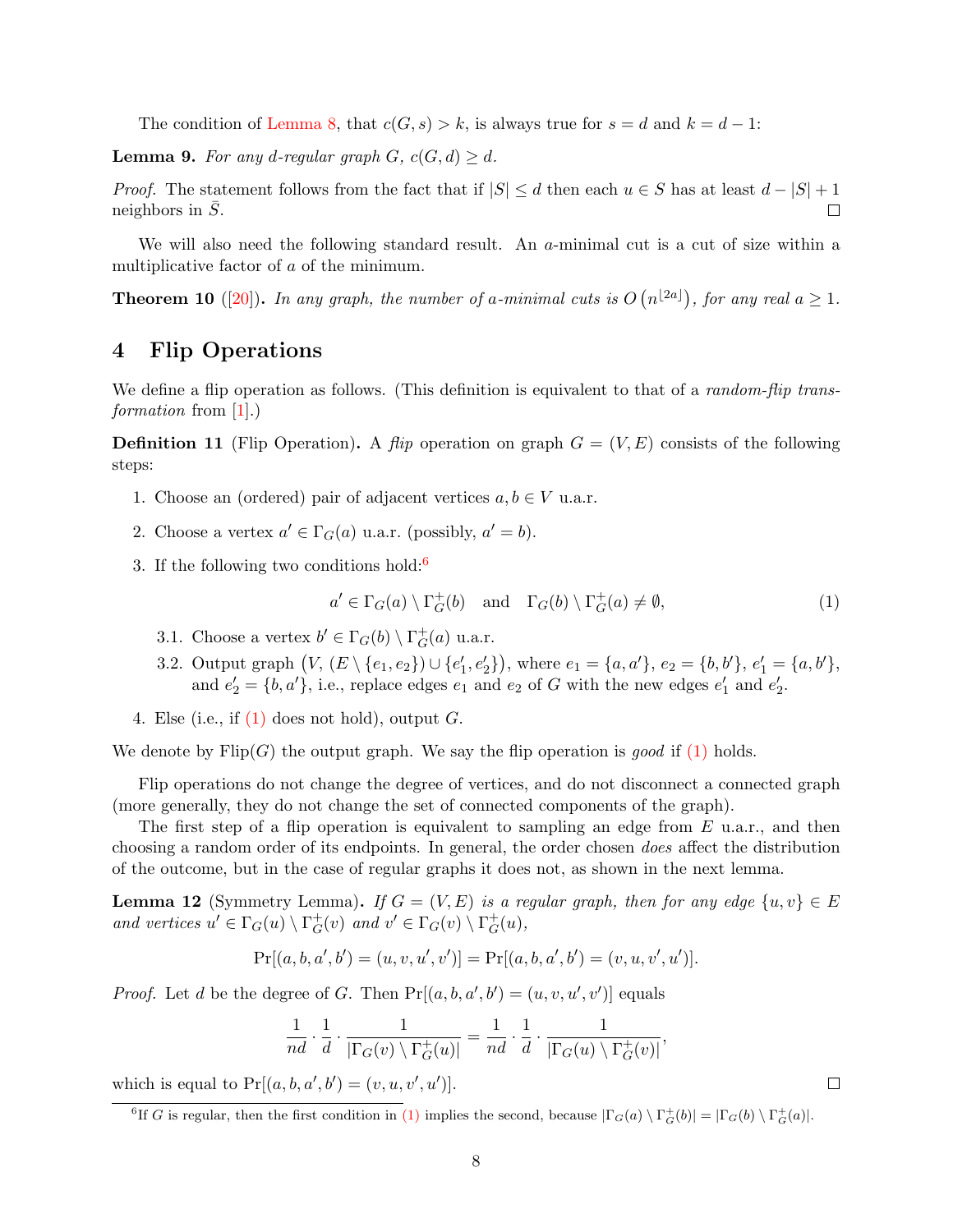A flip operation is *pertinent* to cut  $\{S, \overline{S}\}\$ if at least one of the edges  $\{a, b\}, \{a, a'\},$  and  $\{b, b'\}\$ crosses the cut. The formal definition is as follows.

<span id="page-8-0"></span>**Definition 13** (Pertinent Flip). A flip operation on  $G = (V, E)$  is pertinent to cut  $\{S, \overline{S}\}$ , if  ${a, b} \in E(S, \overline{S})$ , or  ${a, a'} \in E(S, \overline{S})$ , or the flip is good and  ${b, b'} \in E(S, \overline{S})$ .

If a flip is not pertinent to a given cut, then the operation does not change the set of crossing edges of the cut, thus it does not change the cut's size or strain.

<span id="page-8-1"></span>**Lemma 14.** If  $G = (V, E)$  is a regular graph then, for any cut  $\{S, \overline{S}\}\$ , the probability of the event  $P<sub>S</sub>$  that a flip is pertinent to the cut is

$$
\Pr[\mathcal{P}_S] \leq 3c_G(S)/m.
$$

*Proof.* From the definition of a flip, it is immediate that  $Pr[{a,b} \in E(S,\bar{S})] = c_G(S)/m$  and  $Pr[\{a, a'\} \in E(S, \overline{S})] = c_G(S)/m$ . Also, if  $\mathcal E$  is the event that the flip is good then, from [Lemma 12,](#page-7-4)

$$
\Pr\left[\mathcal{E} \cap \{ \{b, b'\} \in E(S, \bar{S})\} \right] = \Pr\left[\mathcal{E} \cap \{ \{a, a'\} \in E(S, \bar{S})\} \right] \le \Pr[\{a, a'\} \in E(S, \bar{S})] = c_G(S)/m.
$$

 $\Box$ 

We complete the proof by combining the above three equations using a union bound.

A flip-chain is a Markov chain over graphs, with transitions corresponding to a single flip operation.

**Definition 15** (Flip-Chain). A *flip-chain* is a Markov chain  $(G_t = (V, E_t))_{t \geq 0}$ , where  $G_t =$ Flip( $G_{t-1}$ ), for each  $t \geq 1$ . We call the chain an  $(n,d)$ -flip-chain if  $|V| = n$  and  $G_0$  is a connected d-regular graph (thus all graphs  $G_t$  are connected and d-regular).

We only consider  $(n, d)$ -flip-chains in this paper. In our analysis of flip-chains, in [Sections 6](#page-15-1) and [7,](#page-19-2) we replace subscripts  $G_t$  in all notations by t, e.g., we write  $c_t(S)$  and  $\sigma_t(S)$  instead of  $c_{G_t}(S)$ and  $\sigma_{G_t}(S)$ , respectively. For  $t \geq 1$ , we denote by  $\text{flip}_t$  the flip operation on  $G_{t-1}$  that yields  $G_t$ , and by  $a_t, b_t, a'_t, b'_t$  the vertices selected in that operation (where  $b'_t$  is defined only if  $flip_t$  is a good operation).

## <span id="page-8-2"></span>5 Expected Cut Size and Strain After a Single Flip

### 5.1 Additional Notation

For a connected graph  $G = (V, E)$ , recall that  $\alpha_{G,u}(S) = |S \cap \Gamma_G(u)|/|\Gamma_G(u)|$ , and for any edge  ${u, v} \in E$ , let  $\alpha \in \mathbb{R}$   $( \alpha \in \mathbb{R}^2 ) \in \mathbb{R}$   $( \alpha \in \mathbb{R}^2 )$ 

$$
\alpha_{G,u,v}(S) = |S \cap \Gamma(u) \cap \Gamma(v)| / |\Gamma(u)|
$$
  
\n
$$
\beta_{G,u,v}(S) = |S \cap \Gamma(u) \setminus \Gamma^+(v) | / |\Gamma(u)|
$$
  
\n
$$
\rho_{G,u,v} = |\Gamma(u) \setminus \Gamma^+(v) | / |\Gamma(u)|.
$$

In this section, we consider just a pair of graphs  $G, G'$ , where G is given and  $G' = \text{Flip}(G)$ . The set  $S$  is also fixed and given. We thus use the following shortcut notation throughout [Section 5,](#page-8-2)

$$
\alpha_u = \alpha_{G,u}(S), \ \bar{\alpha}_u = \alpha_{G,u}(\bar{S}), \ \alpha_{u,v} = \alpha_{G,u,v}(S), \ \bar{\alpha}_{u,v} = \alpha_{G,u,v}(\bar{S}), \beta_{u,v} = \beta_{G,u,v}(S), \ \bar{\beta}_{u,v} = \beta_{G,u,v}(\bar{S}), \ \rho_{u,v} = \rho_{G,v,u}.
$$

Also,  $\Gamma(u) = \Gamma_G(u)$  and  $\Gamma^+(u) = \Gamma_G^+(u)$ . We use primed notation to denote the same quantities in  $G'$ , e.g.,  $\bar{\alpha}'_u = \alpha_{G',u}(\bar{S})$  and  $\Gamma'(u) = \Gamma_{G'}(u)$ .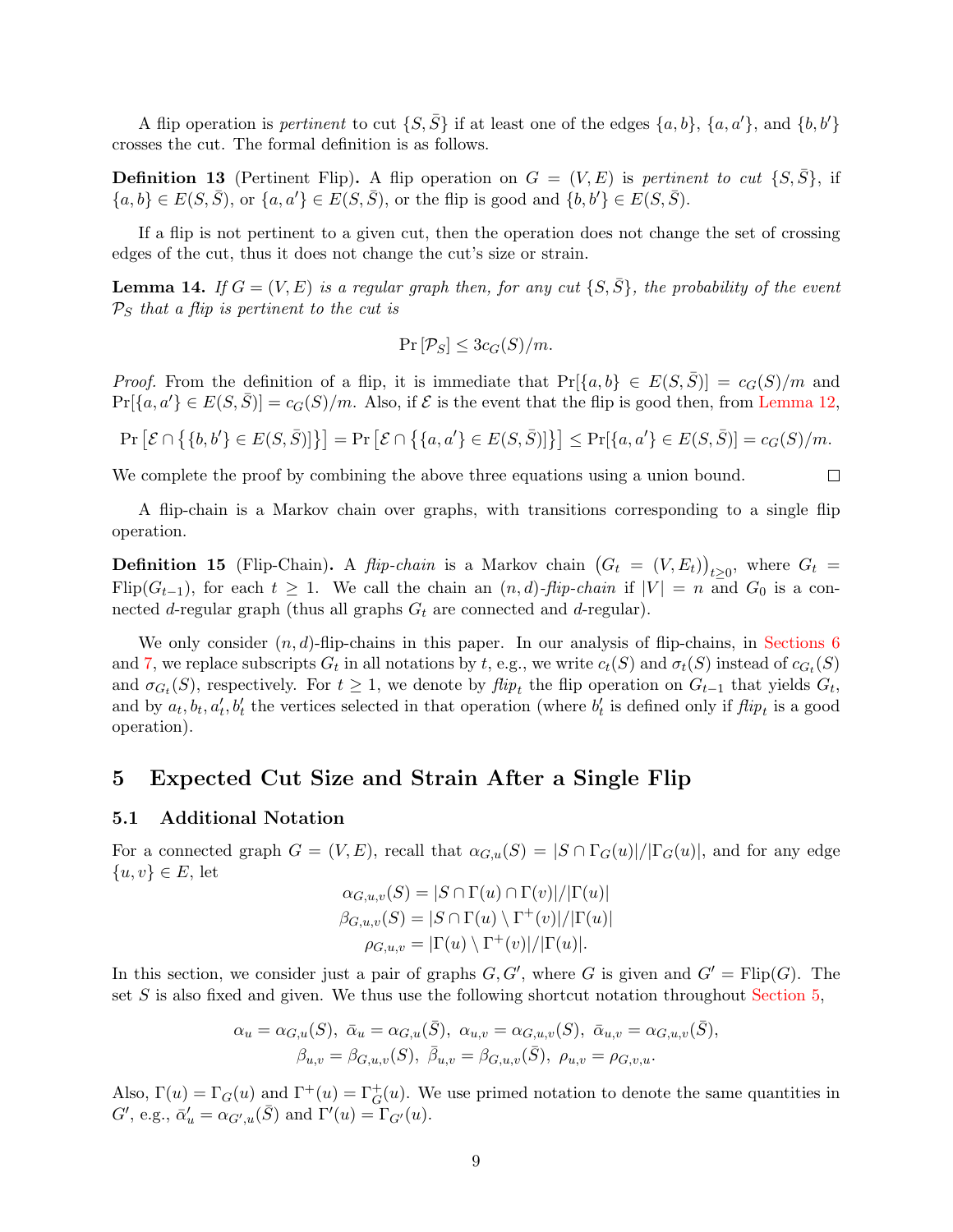We will frequently use the following simple equations,<sup>[7](#page-9-2)</sup>

$$
\alpha_u + \bar{\alpha}_u = 1, \quad \beta_{u,v} = \alpha_u - \alpha_{u,v} - \mathbb{1}_{v \in S}/|\Gamma(u)|, \quad \bar{\beta}_{u,v} = \bar{\alpha}_u - \bar{\alpha}_{u,v} - \mathbb{1}_{v \in \bar{S}}/|\Gamma(u)|
$$

$$
\rho_{u,v} = 1 - \alpha_{u,v} - \bar{\alpha}_{u,v} - 1/|\Gamma(u)| = \beta_{u,v} + \bar{\beta}_{u,v}.
$$

Since G will be a d-regular graph, we also have that  $\alpha_{u,v} = \alpha_{v,u}$ ,  $\bar{\alpha}_{u,v} = \bar{\alpha}_{v,u}$ ,  $\rho_{u,v} = \rho_{v,u}$ , and  $\rho_{u,v} = 0$  if and only if  $\Gamma^+(u) = \Gamma^+(v)$ .

Here are some examples that use the above notation. Suppose that  $(a, b) = (u, v)$  in a flip operation. Then, the probability the flip is good is  $\rho_{u,v} = \rho_{v,u}$ . The probability the flip is good and  $a' \in S$  is  $\beta_{u,v}$ . The probability the flip is good and  $a' \in \overline{S}$  is  $\overline{\beta}_{u,v}$ . The probability the flip is good and  $a', b' \in S$  is  $\beta_{u,v} \cdot (\beta_{v,u}/\rho_{v,u}) = \beta_{u,v}\beta_{v,u}/\rho_{u,v}$ .

### 5.2 Expected Size of a Small Cut After a Flip

We give a simple lower bound on the expected increase in the size of a given cut  $\{S, \overline{S}\}\$ , after a single flip operation is applied to d-regular graph  $G$ . The bound is useful only if the initial size of the cut is small, namely,  $c_G(S) \leq d$ . Note that the cut size does not change unless  $\{a, b\} \in E_G(S, S)$ , thus we condition the expectation on the event  $\{a, b\} = \{u, v\} \in E_G(S, \overline{S})$ . Recall that  $\delta = 1/d$ .

<span id="page-9-1"></span>**Lemma 16.** Let  $G = (V, E)$  be a d-regular graph, let  $\{S, \overline{S}\}\$  be any cut, and let  $\{u, v\} \in E_G(S, \overline{S})$ . If  $G' = \text{Flip}(G)$  then

$$
\mathbf{E}[c_{G'}(S) | \{a, b\} = \{u, v\}] \ge c_G(S) + 2(1 - \delta c_G(S)).
$$

*Proof.* Suppose w.l.o.g. that  $u \in S$  and  $v \in \overline{S}$ . If  $(a, b) = (u, v)$  then:  $c_{G'}(S) - c_G(S) = 2$  when the flip is good and  $a' \in S$ ,  $b' \in \overline{S}$ , which happen with probability  $\beta_{u,v} \overline{\beta}_{v,u}/\rho_{u,v}$ ;  $c_{G'}(S) - c_G(S)$  $-2$  when the flip is good and  $a' \in \overline{S}$ ,  $b' \in \overline{S}$ , which happen with probability  $\overline{\beta}_{u,v}\beta_{v,u}/\rho_{u,v}$ ; and  $c_{G'}(S) - c_G(S) = 0$  in all other cases. Then,

$$
\begin{aligned} \mathbf{E}[c_{G'}(S) \mid (a,b) = (u,v)] - c_G(S) &= 2\beta_{u,v}\bar{\beta}_{v,u}/\rho_{u,v} - 2\bar{\beta}_{u,v}\beta_{v,u}/\rho_{u,v} \\ &= 2\beta_{u,v}(\rho_{u,v} - \beta_{v,u})/\rho_{u,v} - 2(\rho_{u,v} - \beta_{u,v})\beta_{v,u}/\rho_{u,v} \\ &= 2(\beta_{u,v} - \beta_{v,u}) \\ &= 2(\alpha_u - \alpha_v + \delta) \\ &= 2(1 - (\bar{\alpha}_u + \alpha_v - \delta)) \\ &\ge 2(1 - \delta c_G(S)). \end{aligned}
$$

Also, from [Lemma 12,](#page-7-4) it follows  $\mathbf{E}[c_{G'}(S) | (a, b) = (v, u)] = \mathbf{E}[c_{G'}(S) | (a, b) = (u, v)].$  $\Box$ 

## 5.3 Expected Cut Strain After a Flip

In this section, we compute the expected change in the strain of a given cut  $\{S, \bar{S}\}\$ , after a single flip operation is applied to d-regular graph G. Recall  $\delta = 1/d$ .

<span id="page-9-0"></span>**Lemma 17.** If  $G = (V, E)$  is a d-regular graph and  $G' = \text{Flip}(G)$ , then for any cut  $\{S, \overline{S}\},$ 

$$
\mathbf{E}[\sigma_{G'}(S)] = \sigma_G(S) + 4\delta m^{-1} \sum_{\{u,v\} \in E} (\beta_{u,v} - \beta_{v,u})^2 - \delta^2 m^{-1} \sum_{\{u,v\} \in E} \gamma_{G,\{u,v\}}(S),
$$

<span id="page-9-2"></span><sup>&</sup>lt;sup>7</sup>By  $1_{\mathcal{E}}$  we denote the indicator function that is 1 if  $\mathcal{E}$  holds and is 0 otherwise.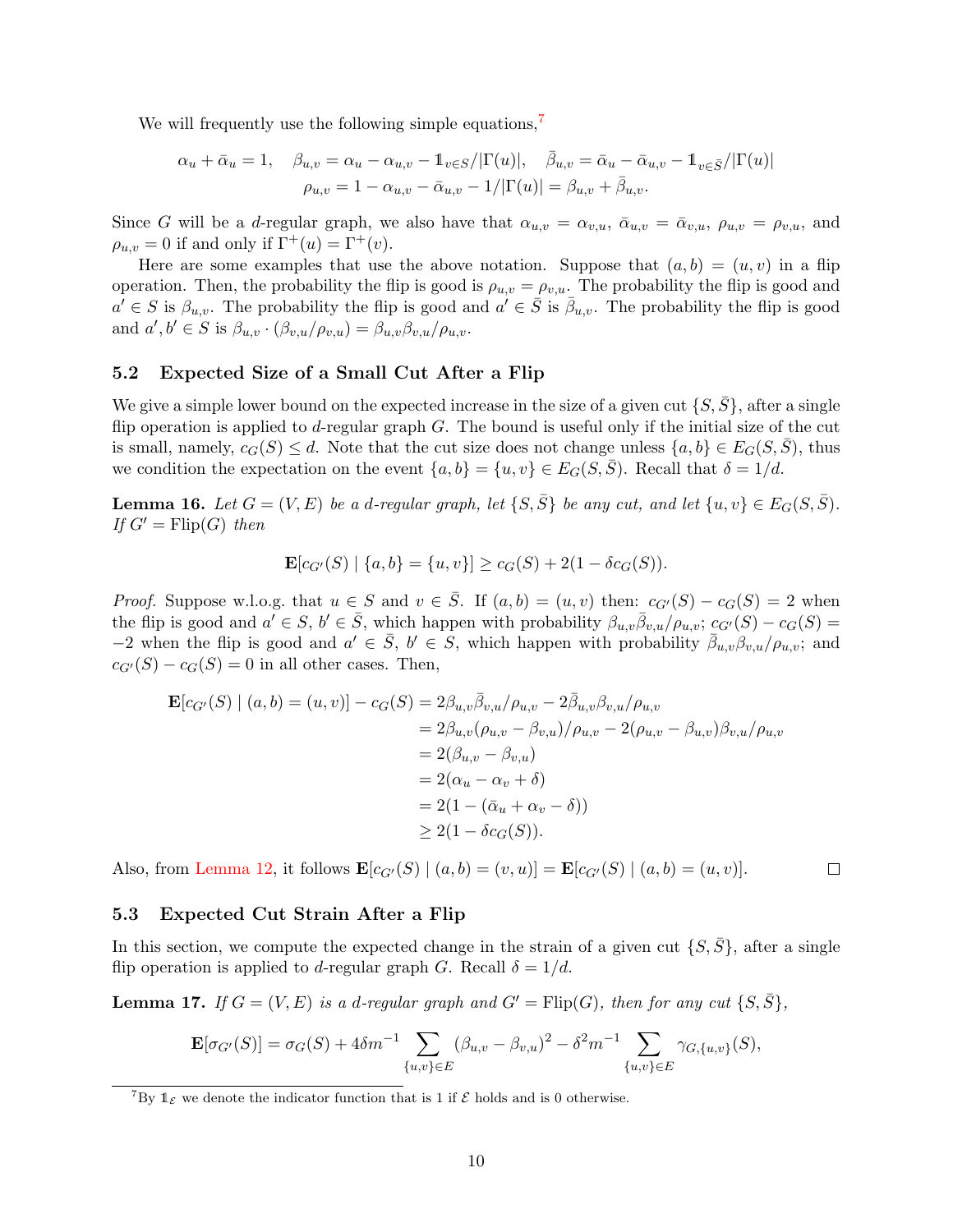where  $\gamma_{G,\lbrace u,v \rbrace}(S) = 0$  if  $\Gamma^+(u) = \Gamma^+(v)$ , otherwise

$$
\gamma_{G,\{u,v\}}(S) = \begin{cases} \bar{\beta}_{u,v} + \bar{\beta}_{v,u} + 2(\beta_{u,v}\bar{\beta}_{v,u} + \bar{\beta}_{u,v}\beta_{v,u})/\rho_{u,v} & \text{if } u, v \in S \\ \beta_{u,v} + \beta_{v,u} + 2(\beta_{u,v}\bar{\beta}_{v,u} + \bar{\beta}_{u,v}\beta_{v,u})/\rho_{u,v} & \text{if } u, v \in \bar{S} \\ \beta_{u,v} + \bar{\beta}_{v,u} + 4\beta_{u,v}\bar{\beta}_{v,u}/\rho_{u,v} & \text{if } u \in S, v \in \bar{S}. \end{cases}
$$

For each vertex  $u \in V$ , let

$$
y_u = \alpha'_u \bar{\alpha}'_u - \alpha_u \bar{\alpha}_u.
$$

Then,  $\sigma_{G'}(S) - \sigma_G(S) = \sum_{u \in V} y_u$ . If the flip operation is good and  $u \in \{a, b, a', b'\}$ , then the sets  $\Gamma(u)$  and  $\Gamma'(u)$  differ in exactly one element; otherwise  $\Gamma(u) = \Gamma'(u)$ . Hence, if  $\alpha'_u < \alpha_u$  then  $\alpha'_u = \alpha_u - \delta$  and  $\bar{\alpha}'_u = \bar{\alpha}_u + \delta$ ; and if  $\alpha'_u > \alpha_u$  then  $\alpha'_u = \alpha_u + \delta$  and  $\bar{\alpha}'_u = \bar{\alpha}_u - \delta$ . It is then easy to compute

<span id="page-10-0"></span>
$$
y_u = \begin{cases} \delta(\alpha_u - \bar{\alpha}_u) - \delta^2 & \text{if } \alpha'_u < \alpha_u \\ \delta(\bar{\alpha}_u - \alpha_u) - \delta^2 & \text{if } \alpha'_u > \alpha_u \\ 0 & \text{otherwise.} \end{cases}
$$
 (2)

In the following subsections, we compute the expected values of  $y_a$ ,  $y_b$ ,  $y_{a'}$ , and  $y_{b'}$ , and then combine these results to compute the expected value of  $\sigma_{G'}(S) - \sigma_G(S)$ .

It is convenient to divide  $\gamma_{G,\lbrace u,v \rbrace}(S)$  into two parts. For any  $\lbrace u,v \rbrace \in E$ , let

$$
\eta_{\{u,v\}} = \begin{cases} \bar{\beta}_{u,v} + \bar{\beta}_{v,u} & \text{if } u, v \in S \\ \beta_{u,v} + \beta_{v,u} & \text{if } u, v \in \bar{S} \\ \beta_{u,v} + \bar{\beta}_{v,u} & \text{if } u \in S, v \in \bar{S} \end{cases}, \quad \zeta_{\{u,v\}} = \begin{cases} 2(\beta_{u,v}\bar{\beta}_{v,u} + \bar{\beta}_{u,v}\beta_{v,u})/\rho_{u,v} & \text{if } u, v \in S \text{ or } \bar{S} \\ 4\beta_{u,v}\bar{\beta}_{v,u}/\rho_{u,v} & \text{if } u \in S, v \in \bar{S} \end{cases}
$$

Then  $\gamma_{G,\{u,v\}}(S) = \eta_{\{u,v\}} + \zeta_{\{u,v\}}.$ 

## **5.3.1** Expected Value of  $y_a + y_b$

First, we consider the case where  $\{a, b\} \in E_G(S, \overline{S})$ .

<span id="page-10-1"></span>**Lemma 18.** For any edge  $\{u, v\} \in E$ , where  $u \in S$ ,  $v \in \overline{S}$ , and  $\Gamma^+(u) \neq \Gamma^+(v)$ ,

$$
\mathbf{E}[y_a + y_b | \{a, b\} = \{u, v\}] = 2\delta(\beta_{u,v} - \beta_{v,u})^2 - \delta^2 \zeta_{\{u, v\}}.
$$

*Proof.* When  $(a, b) = (u, v)$ , the values of  $y_a$  and  $y_b$  are non-zero only if (i) the flip is good and  $a' \in S, b' \in \overline{S}$ , or (ii) the flip is good and  $a' \in \overline{S}, b' \in S$ . By [\(2\),](#page-10-0) if (i) holds then  $y_a = \delta(2\alpha_u - 1) - \delta^2$ and  $y_b = \delta(1-2\alpha_v) - \delta^2$ ; while if (ii) holds then  $y_a = \delta(1-2\alpha_u) - \delta^2$  and  $y_b = \delta(2\alpha_v - 1) - \delta^2$ . Also, given  $(a, b) = (u, v)$ , the probability that (i) holds is  $\beta_{u,v} \overline{\beta}_{v,u}/\rho_{u,v}$ ; while the probability that (ii) holds is  $\bar{\beta}_{u,v}\beta_{v,u}/\rho_{u,v}$ . Then,

$$
\mathbf{E}[y_{a} + y_{b} | (a, b) = (u, v)] = [\delta(2\alpha_{u} - 1) - \delta^{2} + \delta(1 - 2\alpha_{v}) - \delta^{2}] \cdot \beta_{u,v} \overline{\beta}_{v,u} / \rho_{u,v} \n+ [\delta(1 - 2\alpha_{u}) - \delta^{2} + \delta(2\alpha_{v} - 1) - \delta^{2}] \cdot \overline{\beta}_{u,v} \beta_{v,u} / \rho_{u,v} \n= [2\delta(\beta_{u,v} - \beta_{v,u}) - 4\delta^{2}] \cdot \beta_{u,v} \overline{\beta}_{v,u} / \rho_{u,v} \n+ [2\delta(\beta_{v,u} - \beta_{u,v})] \cdot \overline{\beta}_{u,v} \beta_{v,u} / \rho_{u,v} \n= 2\delta(\beta_{u,v} - \beta_{v,u})^{2} - 4\delta^{2} \beta_{u,v} \overline{\beta}_{v,u} / \rho_{u,v},
$$

where for the last equation we used  $\rho_{u,v} = \beta_{u,v} + \bar{\beta}_{u,v} = \beta_{v,u} + \bar{\beta}_{v,u}$ . Also, from [Lemma 12,](#page-7-4) it follows  $\mathbf{E}[y_a + y_b | (a, b) = (v, u)] = \mathbf{E}[y_a + y_b | (a, b) = (u, v)].$  $\Box$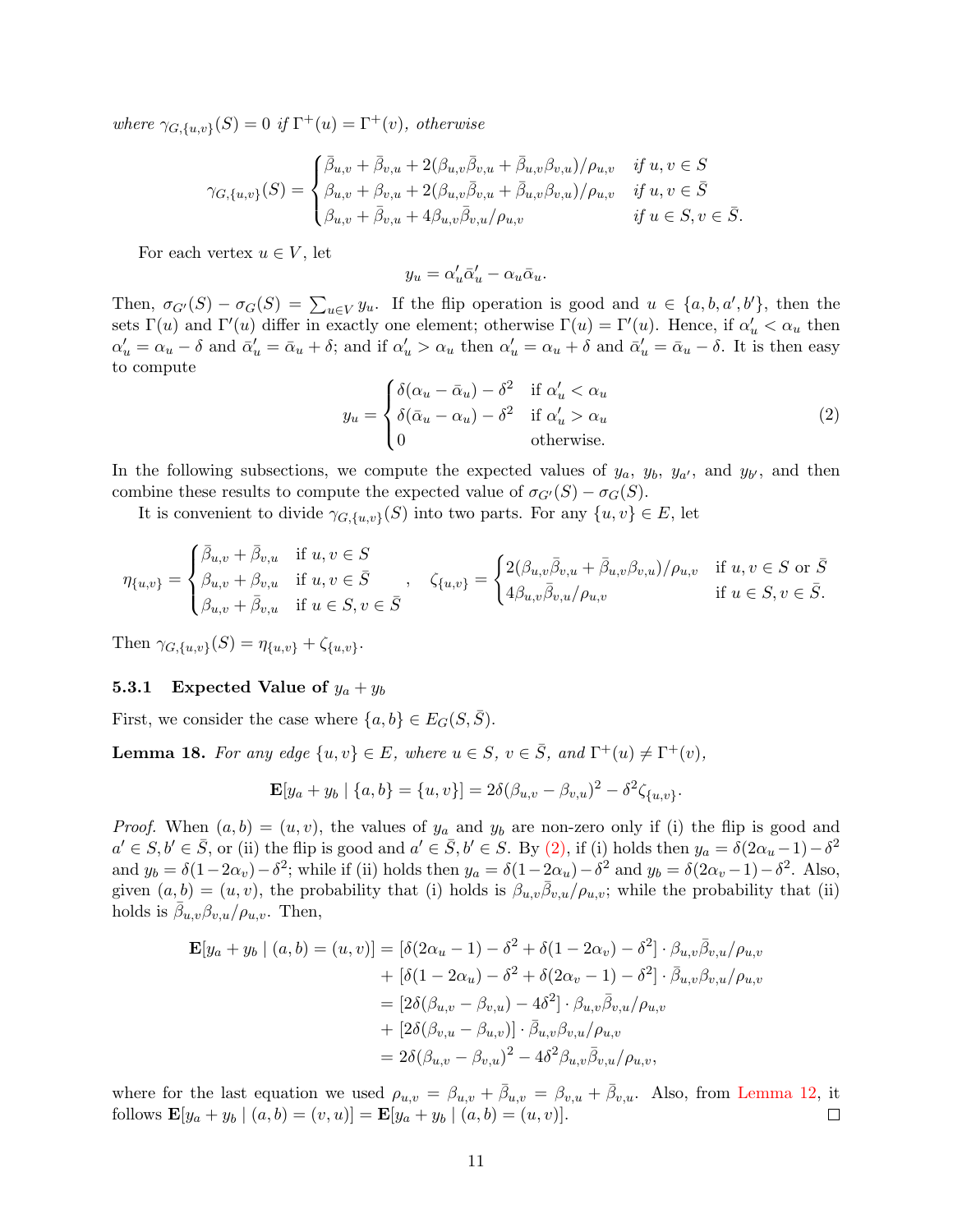Next, we prove a similar result for the case where  $\{a, b\} \in E \setminus E_G(S, \overline{S})$ . (Recall that the definition of  $\zeta_{\{u,v\}}$  is different in this case.)

<span id="page-11-1"></span>**Lemma 19.** For any edge  $\{u, v\} \in E$ , where either  $u, v \in S$  or  $u, v \in \overline{S}$ , and  $\Gamma^+(u) \neq \Gamma^+(v)$ ,

$$
\mathbf{E}[y_a + y_b | \{a, b\} = \{u, v\}] = 2\delta(\beta_{u,v} - \beta_{v,u})^2 - \delta^2 \zeta_{\{u, v\}}
$$

.

Proof. The proof is similar to that of [Lemma 18.](#page-10-1) By the same reasoning, we have

$$
\mathbf{E}[y_a + y_b \mid (a, b) = (u, v)] = [\delta(2\alpha_u - 1) - \delta^2 + \delta(1 - 2\alpha_v) - \delta^2] \cdot \beta_{u,v} \overline{\beta}_{v,u} / \rho_{u,v} \n+ [\delta(1 - 2\alpha_u) - \delta^2 + \delta(2\alpha_v - 1) - \delta^2] \cdot \overline{\beta}_{u,v} \beta_{v,u} / \rho_{u,v} \n= [2\delta(\beta_{u,v} - \beta_{v,u}) - 2\delta^2] \cdot \beta_{u,v} \overline{\beta}_{v,u} / \rho_{u,v} \n+ [2\delta(\beta_{v,u} - \beta_{u,v}) - 2\delta^2] \cdot \overline{\beta}_{u,v} \beta_{v,u} / \rho_{u,v} \n= 2\delta(\beta_{u,v} - \beta_{v,u})^2 - 2\delta^2(\beta_{u,v} \overline{\beta}_{v,u} + \overline{\beta}_{u,v} \beta_{v,u}) / \rho_{u,v}.
$$

Also,  $\mathbf{E}[y_a + y_b | (a, b) = (v, u)] = \mathbf{E}[y_a + y_b | (a, b) = (u, v)]$ , since the formula in the last line is symmetric for  $u$  and  $v$ .  $\Box$ 

## 5.3.2 Expected Values of  $y_{a'}$  and  $y_{b'}$

We first compute the expected value of  $y_{a'}$  conditionally on  $a' = u$ , and then remove the condition.

<span id="page-11-0"></span>**Lemma 20.** For any vertex  $u \in V$ ,

$$
\mathbf{E}[y_{a'} \mid a' = u] = \delta^2 \sum_{v \in \Gamma(u)} Y_{u,v} - \delta^3 \sum_{v \in \Gamma(u) \cap S} \bar{\beta}_{v,u} - \delta^3 \sum_{v \in \Gamma(u) \cap \bar{S}} \beta_{v,u},
$$

where

$$
Y_{u,v} = \begin{cases} (\alpha_u - \bar{\alpha}_u)(\bar{\alpha}_v - \delta \cdot 1_{u \in \bar{S}}) & \text{if } v \in S \\ (\bar{\alpha}_u - \alpha_u)(\alpha_v - \delta \cdot 1_{u \in S}) & \text{if } v \in \bar{S}. \end{cases}
$$

*Proof.* For any vertex  $v \in \Gamma(u) \cap S$ , we have

$$
\mathbf{E}[y_{a'} \mid (a', a) = (u, v)] = [\delta(\alpha_u - \bar{\alpha}_u) - \delta^2] \cdot \bar{\beta}_{v, u},
$$

because  $y_{a'} = \delta(\alpha_u - \bar{\alpha}_u) - \delta^2$  if the flip is good and  $b \in \bar{S}$  as  $\alpha'_u < \alpha_u$  in this case, and  $y_{a'} = 0$ otherwise; and, given  $(a', a) = (u, v)$ , the event that the flip is good and  $b \in \overline{S}$  is the same as the event that  $b \in \overline{S} \setminus \Gamma^+(u)$ , whose probability is  $\overline{\beta}_{v,u}$ . Similarly, we obtain that for any  $v \in \Gamma(u) \cap \overline{S}$ ,

$$
\mathbf{E}[y_{a'} \mid (a', a) = (u, v)] = [\delta(\bar{\alpha}_u - \alpha_u) - \delta^2] \cdot \beta_{v, u}.
$$

It follows that

$$
\mathbf{E}[y_{a'} | a' = u] = \sum_{v \in \Gamma(u) \cap S} [\delta^2(\alpha_u - \bar{\alpha}_u) - \delta^3] \cdot \bar{\beta}_{v,u} \n+ \sum_{v \in \Gamma(u) \cap \bar{S}} [\delta^2(\bar{\alpha}_u - \alpha_u) - \delta^3] \cdot \beta_{v,u} \n= \delta^2 \sum_{v \in \Gamma(u) \cap S} (\alpha_u - \bar{\alpha}_u)(\bar{\alpha}_v - \bar{\alpha}_{u,v} - \delta \cdot 1_{u \in \bar{S}}) - \delta^3 \sum_{v \in \Gamma(u) \cap S} \bar{\beta}_{v,u} \n+ \delta^2 \sum_{v \in \Gamma(u) \cap \bar{S}} (\bar{\alpha}_u - \alpha_u)(\alpha_v - \alpha_{u,v} - \delta \cdot 1_{u \in S}) - \delta^3 \sum_{v \in \Gamma(u) \cap \bar{S}} \beta_{v,u}.
$$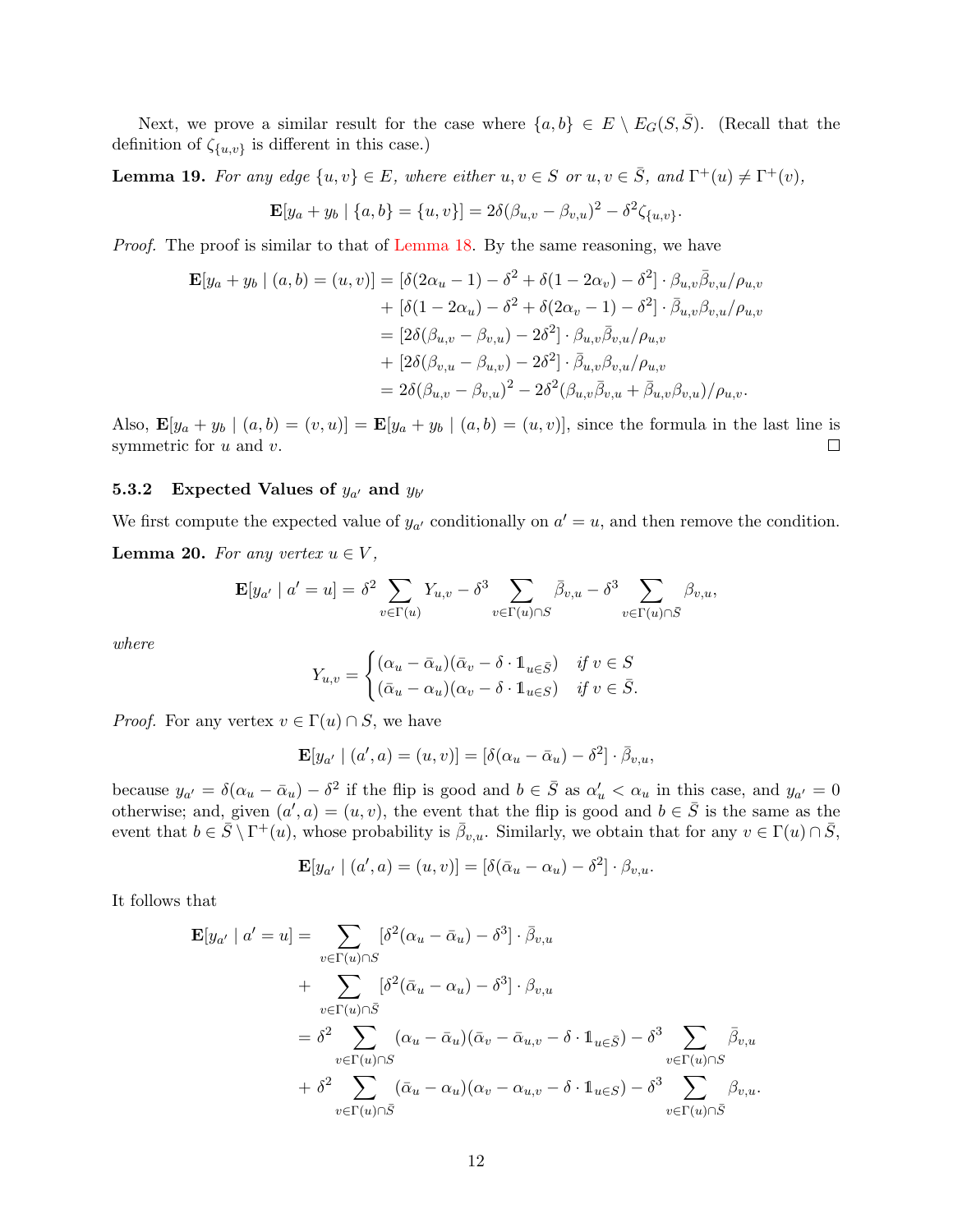Finally, the terms  $\bar{\alpha}_{u,v}$  and  $\alpha_{u,v}$  in the last two lines get cancelled, as it is easy to check that

$$
\sum_{v \in \Gamma(u) \cap S} \bar{\alpha}_{u,v} = \sum_{v \in \Gamma(u) \cap \bar{S}} \alpha_{u,v}.
$$

<span id="page-12-0"></span> $\textbf{Lemma 21. } \textbf{E}[y_{a'}]=\delta m^{-1} \hspace{0.1in} \sum \limits_{b=1}^{n} \delta_{b}^{b}$  $\{u,v\} \in E$  $(\beta_{u,v} - \beta_{v,u})^2 - \delta^2 m^{-1}$   $\sum$  $\{u,v\} \in E$  $\eta_{\{u,v\}}/2.$ 

Proof. From [Lemma 20,](#page-11-0)

$$
\mathbf{E}[y_{a'}] = n^{-1} \sum_{u \in V} \left( \delta^2 \sum_{v \in \Gamma(u)} Y_{u,v} - \delta^3 \sum_{v \in \Gamma(u) \cap S} \bar{\beta}_{v,u} - \delta^3 \sum_{v \in \Gamma(u) \cap \bar{S}} \beta_{v,u} \right).
$$

We have

$$
\sum_{u \in V} \sum_{v \in \Gamma(u)} Y_{u,v} = \sum_{\{u,v\} \in E} (Y_{u,v} + Y_{v,u}).
$$

We now compute the sum  $Y_{u,v} + Y_{v,u}$ , for each edge  $\{u, v\} \in E$ . We have the following three cases: If  $u, v \in S$ ,

$$
Y_{u,v} + Y_{v,u} = (\alpha_u - \bar{\alpha}_u)\bar{\alpha}_v + (\alpha_v - \bar{\alpha}_v)\bar{\alpha}_u
$$
  
=  $(\alpha_u - \bar{\alpha}_u)(\bar{\alpha}_u + (\bar{\alpha}_v - \bar{\alpha}_u)) + (\alpha_v - \bar{\alpha}_v)(\bar{\alpha}_v + (\bar{\alpha}_u - \bar{\alpha}_v))$   
=  $(\alpha_u - \bar{\alpha}_u)\bar{\alpha}_u + (\alpha_v - \bar{\alpha}_v)\bar{\alpha}_v + 2(\beta_{u,v} - \beta_{v,u})^2.$ 

If  $u, v \in \overline{S}$ , we obtain similarly

$$
Y_{u,v} + Y_{v,u} = (\bar{\alpha}_u - \alpha_u)\alpha_u + (\bar{\alpha}_v - \alpha_v)\alpha_v + 2(\beta_{u,v} - \beta_{v,u})^2.
$$

Last, if  $u \in S$  and  $v \in \overline{S}$ , we get

$$
Y_{u,v} + Y_{v,u} = (\bar{\alpha}_u - \alpha_u)(\alpha_v - \delta) + (\alpha_v - \bar{\alpha}_v)(\bar{\alpha}_u - \delta)
$$
  
=  $(\bar{\alpha}_u - \alpha_u)\alpha_u + (\alpha_v - \bar{\alpha}_v)\bar{\alpha}_v + 2(\beta_{u,v} - \beta_{v,u})^2 - 2\delta(\beta_{u,v} - \beta_{v,u}).$ 

Summing over all  $\{u, v\} \in E$ , results in the cancellation of all terms  $(\alpha_x - \bar{\alpha}_x)\bar{\alpha}_x$  and  $(\bar{\alpha}_x - \alpha_x)\alpha_x$ , for  $x \in \{u, v\}$ , and we obtain

$$
\sum_{\{u,v\}\in E} (Y_{u,v} + Y_{v,u}) = \sum_{\{u,v\}\in E} 2(\beta_{u,v} - \beta_{v,u})^2 - \sum_{u\in S} \sum_{v\in \Gamma(v)\cap \bar{S}} 2\delta(\beta_{u,v} - \beta_{v,u}).
$$

It follows that

$$
\mathbf{E}[y_{a'}] = n^{-1} \left( 2\delta^2 \sum_{\{u,v\} \in E} (\beta_{u,v} - \beta_{v,u})^2 - \delta^3 \sum_{u \in S} \sum_{v \in \Gamma(v) \cap \overline{S}} 2(\beta_{u,v} - \beta_{v,u}) - \delta^3 \sum_{v \in S} \sum_{u \in \Gamma(v) \cap \overline{S}} \overline{\beta}_{v,u} - \delta^3 \sum_{v \in S} \sum_{u \in \Gamma(v) \cap S} \overline{\beta}_{v,u} - \delta^3 \sum_{v \in \overline{S}} \sum_{u \in \Gamma(v) \cap S} \overline{\beta}_{v,u} - \delta^3 \sum_{v \in \overline{S}} \sum_{u \in \Gamma(v) \cap \overline{S}} \beta_{v,u} \right)
$$

$$
= n^{-1} \left( 2\delta^2 \sum_{\{u,v\} \in E} (\beta_{u,v} - \beta_{v,u})^2 - \delta^3 \sum_{\{u,v\} \in E} \eta_{\{u,v\}} \right).
$$

Substituting  $n = 2m\delta$  concludes the proof.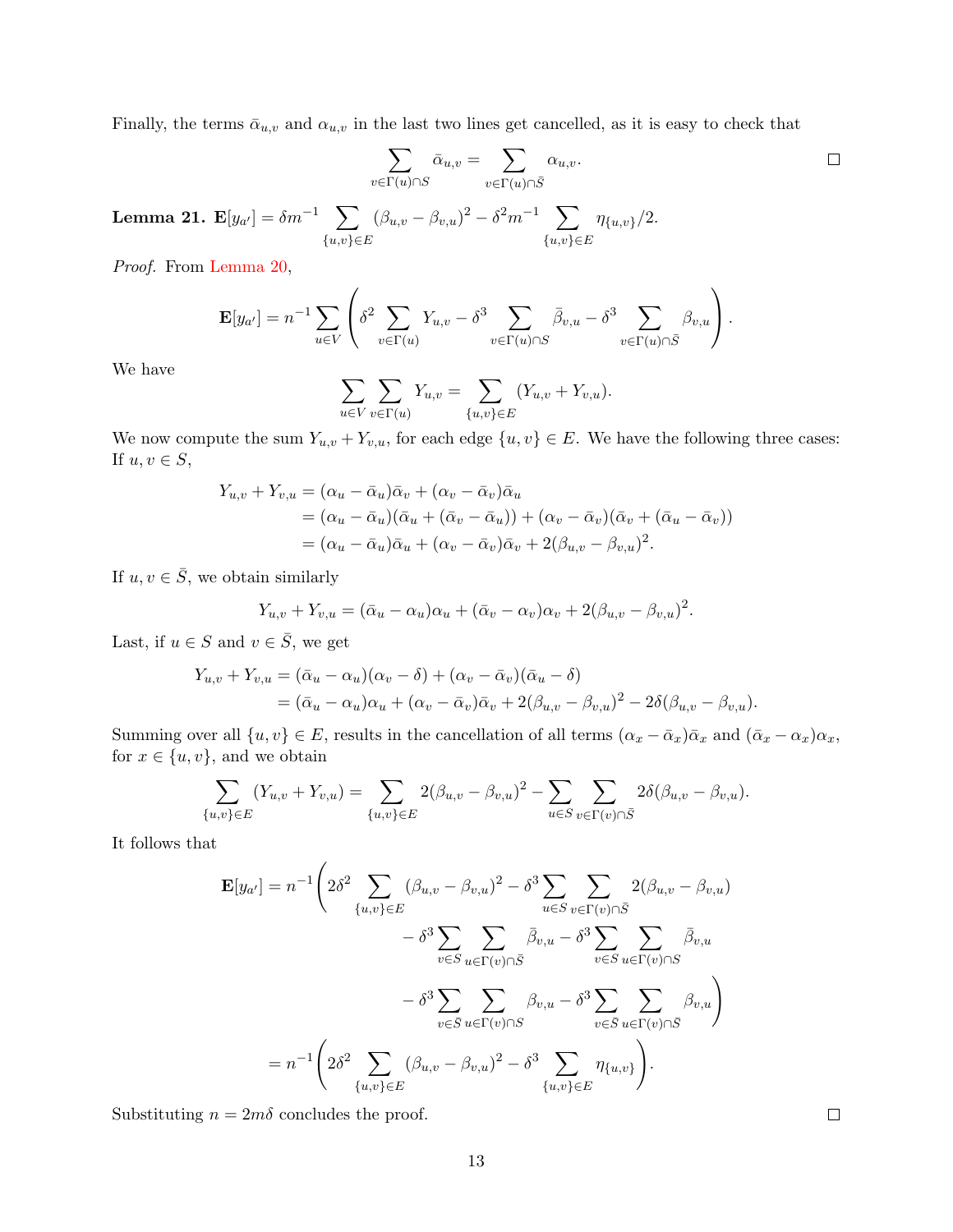By symmetry, the expected value of  $y_{b'}$  is the same as that of  $y_{a'}$ .

<span id="page-13-1"></span>**Lemma 22.** Define  $y_{b'} = 0$  if the flip operation is not good. Then  $\mathbf{E}[y_{b'}] = \mathbf{E}[y_{a'}]$ . Proof. It follows from [Lemma 12.](#page-7-4)

## 5.3.3 Proof of Lemma [17](#page-9-0)

We have  $\sigma_{G'}(S) - \sigma_G(S) = y_a + y_b + y_{a'} + y_{b'}$ , where we set  $y_{b'} = 0$  if the flip is not good. Then, from [Lemmas 18,](#page-10-1) [19,](#page-11-1) [21](#page-12-0) and [22,](#page-13-1)

$$
\mathbf{E}[\sigma_{G'}(S)] - \sigma_G(S) = \mathbf{E}[y_a + y_b] + 2 \mathbf{E}[y_{a'}]
$$
  
\n
$$
= 2\delta m^{-1} \sum_{\{u,v\} \in E_G(S,\bar{S})} (\beta_{u,v} - \beta_{v,u})^2 - \delta^2 m^{-1} \sum_{\{u,v\} \in E_G(S,\bar{S})} \zeta_{\{u,v\}}
$$
  
\n
$$
+ 2\delta m^{-1} \sum_{\{u,v\} \in E \setminus E_G(S,\bar{S})} (\beta_{u,v} - \beta_{v,u})^2 - \delta^2 m^{-1} \sum_{\{u,v\} \in E \setminus E_G(S,\bar{S})} \zeta_{\{u,v\}}
$$
  
\n
$$
+ 2\delta m^{-1} \sum_{\{u,v\} \in E} (\beta_{u,v} - \beta_{v,u})^2 - \delta^2 m^{-1} \sum_{\{u,v\} \in E} \eta_{\{u,v\}}
$$
  
\n
$$
= 4\delta m^{-1} \sum_{\{u,v\} \in E} (\beta_{u,v} - \beta_{v,u})^2 - \delta^2 m^{-1} \sum_{\{u,v\} \in E} \gamma_{G,\{u,v\}}(S).
$$

## 5.4 Expected Cut Strain After a Flip in an  $(s, \varphi)$ -Expander

In this section, we apply [Lemma 17](#page-9-0) to show the following statement for  $(s, \varphi)$ -expanders.

<span id="page-13-0"></span>**Lemma 23.** Let  $G = (V, E)$  be a d-regular  $(s, \varphi)$ -expander, where  $\varphi \leq 1/2$  and  $d \geq 15/\varphi$ , and let  $\{S, \overline{S}\}\$ be any cut such that  $s \leq |S| \leq n/2$  and  $\sigma_G(S) \leq s/4$ . If  $G' = \text{Flip}(G)$ , then

$$
\mathbf{E}[\sigma_{G'}(S)] \ge \sigma_G(S) + ((3\varphi/7) \cdot (\varphi/15 - \delta)^2 - 12\delta) \cdot \delta m^{-1} c_G(S).
$$

Before we prove [Lemma 23,](#page-13-0) we state a simple corollary of it and of [Lemma 14.](#page-8-1)

<span id="page-13-2"></span>**Corollary 24.** For the same assumptions as in [Lemma 23,](#page-13-0) the conditional expectation of  $\sigma_{G'}(S)$ given the event  $\mathcal{P}_S$  that the flip is pertinent to cut  $\{S, \bar{S}\}\$ is

$$
\mathbf{E}[\sigma_{G'}(S) | \mathcal{P}_S] \ge \sigma_G(S) + ((\varphi/7) \cdot (\varphi/15 - \delta)^2 - 4\delta) \cdot \delta.
$$

Note that if  $\varphi$  is a positive constant and d is at least a large enough constant, then the above inequality becomes  $\mathbf{E}[\sigma_{G'}(S) | \mathcal{P}_S] \geq \sigma_G(S) + \varepsilon \cdot \delta$ , for some positive constant  $\varepsilon$ .

*Proof of [Corollary 24.](#page-13-2)* Since operations non-pertinent to  $\{S, \overline{S}\}\$  do not change the strain of the cut,

$$
\mathbf{E}[\sigma_{G'}(S) - \sigma_G(S)] = \mathbf{E}[\sigma_{G'}(S) - \sigma_G(S) | \mathcal{P}_S] \cdot \Pr[\mathcal{P}_S].
$$

Substituting the bounds on  $Pr[\mathcal{P}_S]$  and  $\mathbf{E}[\sigma_{G'}(S) - \sigma_G(S)]$  from [Lemmas 14](#page-8-1) and [23,](#page-13-0) respectively,  $\Box$ completes the proof.

<span id="page-13-3"></span>We divide the proof of [Lemma 23](#page-13-0) into three lemmas. The first bounds the sum of all  $\gamma_{G,\lbrace u,v\rbrace}(S)$ . **Lemma 25.** For any d-regular graph  $G = (V, E)$  and cut  $\{S, \overline{S}\},\$ 

$$
\sum_{\{u,v\}\in E} \gamma_{G,\{u,v\}}(S) \le 12c_G(S).
$$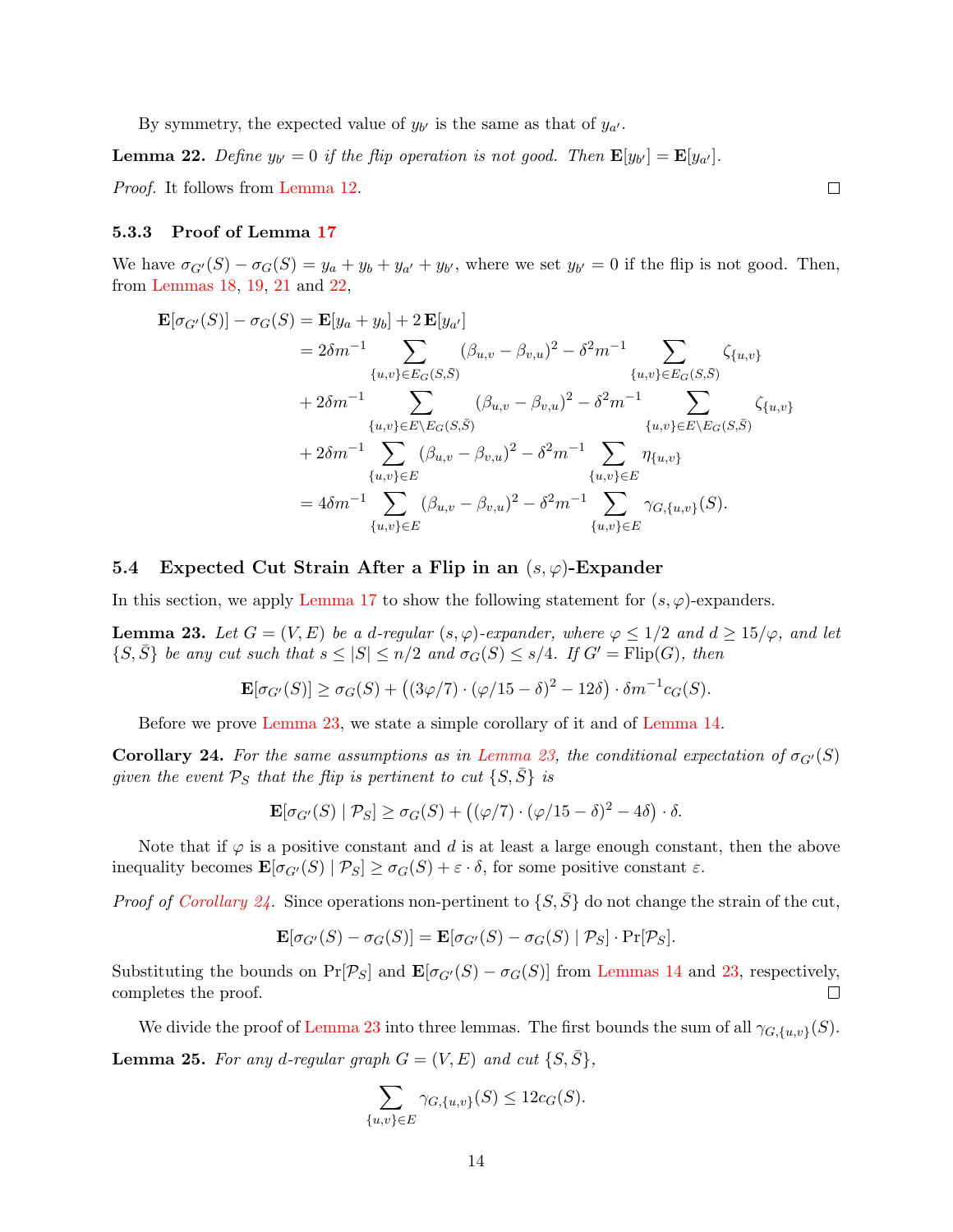Proof. Let  $\{u, v\} \in E$ . If  $u \in S$  and  $v \in \overline{S}$ , then  $\gamma_{G,\{u,v\}}(S) = \beta_{u,v} + \overline{\beta}_{v,u} + 4\beta_{u,v}\overline{\beta}_{v,u}/\rho_{u,v} \leq 6$ . If  $u, v \in S$ , then  $\gamma_{G,\lbrace u,v \rbrace}(S) = \bar{\beta}_{u,v} + \bar{\beta}_{v,u} + 2(\beta_{u,v}\bar{\beta}_{v,u} + \bar{\beta}_{u,v}\beta_{v,u})/\rho_{u,v} \leq 3\bar{\beta}_{u,v} + 3\bar{\beta}_{v,u} \leq 3\bar{\alpha}_u + 3\bar{\alpha}_v$ . Similarly, if  $u, v \in \overline{S}$ , then  $\gamma_{G,\{u,v\}}(S) \leq 3\alpha_u + 3\alpha_v$ . Combining the three cases, we obtain

$$
\sum_{\{u,v\}\in E} \gamma_{G,\{u,v\}}(S) \le 6c_G(S) + \sum_{u\in S} (3\bar{\alpha}_u \cdot d) + \sum_{v\in \bar{S}} (3\alpha_v \cdot d) = 12c_G(S).
$$

The next lemma lower bounds the sum of all terms  $(\beta_{u,v} - \beta_{v,u})^2$ , when the cut size  $c_G(S)$  is relatively large. In this case, it suffices to consider just the edges  $\{u, v\}$  that cross the cut.

<span id="page-14-4"></span>**Lemma 26.** For any d-regular graph  $G = (V, E)$  and cut  $\{S, \overline{S}\}$ , such that  $c_G(S) \geq d\sigma_G(S)/(1-\epsilon)$ and  $\delta \leq \epsilon < 1$ ,

$$
\sum_{\{u,v\}\in E} (\beta_{u,v} - \beta_{v,u})^2 \ge (\epsilon - \delta)^2 \cdot c_G(S).
$$

Proof. We have

<span id="page-14-1"></span>
$$
\sum_{\{u,v\}\in E} (\beta_{u,v} - \beta_{v,u})^2 \ge \sum_{u \in S} \sum_{v \in \Gamma(u) \cap \bar{S}} (\beta_{u,v} - \beta_{v,u})^2 = \sum_{u \in S} \sum_{v \in \Gamma(u) \cap \bar{S}} (\alpha_u + \bar{\alpha}_v - (1 - \delta))^2.
$$
 (3)

Also,

$$
\sum_{u \in S} \sum_{v \in \Gamma(u) \cap \bar{S}} (\alpha_u + \bar{\alpha}_v) = d\sigma_G(S) \le (1 - \delta) \cdot c_G(S) = \sum_{u \in S} \sum_{v \in \Gamma(u) \cap \bar{S}} (1 - \delta),
$$

where the first equation holds because for each  $u \in S$ ,  $\alpha_u$  appears in  $d \cdot \bar{\alpha}_u$  terms of the double sum, and for each  $v \in \overline{S}$ ,  $\overline{\alpha}_v$  appears in  $d \cdot \alpha_v$  terms. It follows that the double sum in [\(3\)](#page-14-1) is minimized when all the  $c_G(S)$  many terms  $(a_u + \bar{a}_v)$  are equal, thus

$$
\sum_{\{u,v\}\in E} (\beta_{u,v} - \beta_{v,u})^2 \ge c_G(S) \cdot \left(\frac{d\sigma_G(S)}{c_G(S)} - (1-\delta)\right)^2 \ge c_G(S) \cdot (\epsilon - \delta)^2.
$$

Next we lower bound the sum of all terms  $(\beta_{u,v} - \beta_{v,u})^2$ , when the cut size  $c_G(S)$  is relatively small. This case is more involved as it does not suffice to consider just the crossing edges.

<span id="page-14-0"></span>**Lemma 27.** Let  $G = (V, E)$  be a d-regular  $(s, \varphi)$ -expander, where  $\varphi \leq 1/2$  and  $d \geq 15/\varphi$ , and let  $\{S, \overline{S}\}\$ be a cut such that  $s \leq |S| \leq n/2$  and  $c_G(S) \leq 7sd/27$ . Then

$$
\sum_{\{u,v\} \in E} (\beta_{u,v} - \beta_{v,u})^2 \ge (3\varphi/28) \cdot (\varphi/15 - \delta)^2 \cdot c_G(S).
$$

<span id="page-14-2"></span>*Proof.* For real numbers  $0 \le x \le y \le 1$ , let  $R_x = \{u : a_u \ge x\}$  and  $D_{x,y} = R_x \setminus R_y$ . *Claim* 27.1. For any  $0 \leq x \leq 1$ ,

$$
|S| - \delta \cdot c_G(S)/(1-x) \le |R_x| \le |S| + \delta \cdot c_G(S)/x.
$$

*Proof of [Claim 27.1.](#page-14-2)* We have  $|R_x| \geq |R_x \cap S| = |S| - |S \setminus R_x|$ , and

$$
\delta \cdot c_G(S) = \sum_{u \in S} \bar{a}_u \ge \sum_{u \in S \setminus R_x} \bar{a}_u \ge |S \setminus R_x| \cdot (1-x).
$$

Thus,  $|R_x| \geq |S| - \delta \cdot c_G(S)/(1-x)$ . Similarly,  $|R_x| \leq |S| + |R_x \cap \overline{S}|$ , and

$$
\delta \cdot c_G(S) = \sum_{v \in \bar{S}} a_v \ge \sum_{v \in R_x \cap \bar{S}} a_v \ge |R_x \cap \bar{S}| \cdot x.
$$

<span id="page-14-3"></span>Thus  $|R_x| \leq |S| + \delta \cdot c_G(S)/x$ .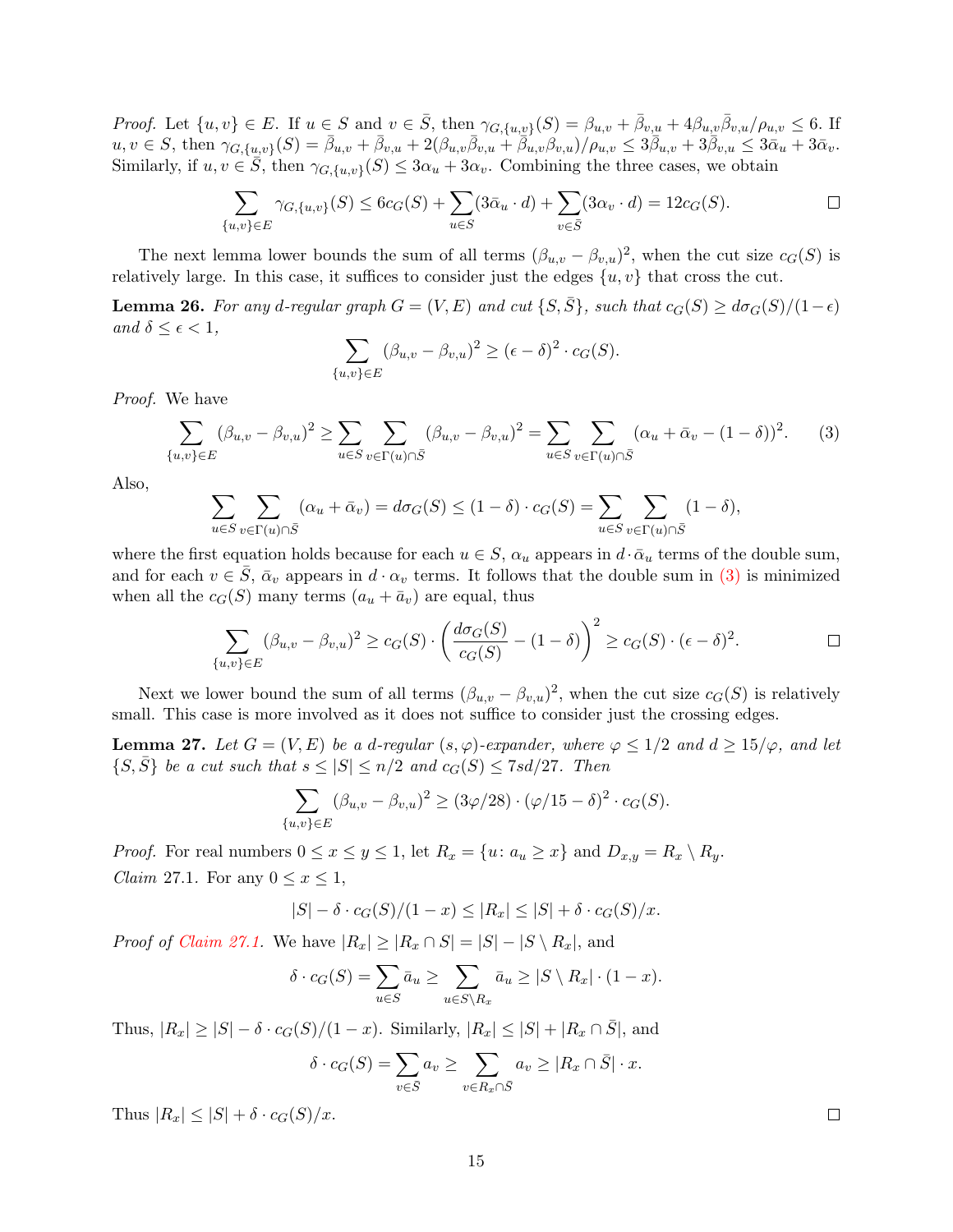*Claim* 27.2. For any  $0 < a < b < 1$  and  $0 < \epsilon < (b - a)/2$ , there exists  $x \in [a + \epsilon, b - \epsilon]$  such that

$$
|E(D_{x-\epsilon,x}, D_{x,x+\epsilon})| \leq \frac{1}{\lfloor (b-a-\epsilon)/\epsilon \rfloor} \cdot \frac{1}{2} \left( \frac{1}{a} + \frac{1}{1-b} \right) c_G(S).
$$

Proof of [Claim 27.2.](#page-14-3) The volume of  $D_{a,b}$  is at most  $\left(\frac{1}{a} + \frac{1}{1-b}\right)c_G(S)$ , and  $|E(D_{a,b}, D_{a,b})|$  is at most half that volume. The claim follows by observing  $|E(D_{a,b}, D_{a,b})| \geq \sum_{x=a+i\epsilon} |E(D_{x-\epsilon,x}, D_{x,x+\epsilon})|$ , where the range of i in the summation is  $1 \leq i \leq (b - a - \epsilon)/\epsilon$ .

Let  $1/3 < x < 2/3$ . Since  $c_G(S) \leq 7sd/27$ , [Claim 27.1](#page-14-2) gives  $|S| - 7s/9 \leq |R_x| \leq |S| + 7s/9$ . And since  $s \leq |S| \leq n/2$ , we get  $2s/9 \leq |R_x| \leq n-2s/9$ . Then, by the fact G is an  $(s, \varphi)$ -expander,

$$
c_G(R_x) \ge 2\varphi s d/9.
$$

Fix the value of x such that it satisfies [Claim 27.2,](#page-14-3) for  $a = 1/3$ ,  $b = 2/3$ , and  $\epsilon = \varphi/15$ . Then,

$$
|E(D_{x-\epsilon,x}, D_{x,x+\epsilon})| \le \frac{3c_G(S)}{4/\varphi} \le \frac{3 \cdot 7sd/27}{4/\varphi} = 7\varphi sd/36,
$$

where in the first inequality we used  $\varphi \leq 1/2$ . It follows that at most  $7\varphi sd/36$  of the  $c_G(R_x) \geq$  $2\varphi sd/9$  edges  $\{u, v\}$  that cross the cut  $\{R_x, V \setminus R_x\}$  satisfy  $|\alpha_u - \alpha_v| \leq \epsilon$ . Thus  $|\alpha_u - \alpha_v| > \epsilon$  for at least  $2\varphi sd/9 - 7\varphi sd/36 = \varphi sd/36$  edges. And since  $|\alpha_u - \alpha_v| > \epsilon$  implies  $|\beta_{u,v} - \beta_{v,u}| > \epsilon - \delta$ ,

$$
\sum_{\{u,v\}\in E} (\beta_{u,v} - \beta_{v,u})^2 \ge (\varphi s d/36) \cdot (\epsilon - \delta)^2 \ge (3\varphi \cdot c_G(S)/28) \cdot (\varphi/15 - \delta)^2.
$$

Proof of [Lemma 23.](#page-13-0) From [Lemma 17,](#page-9-0)

$$
\mathbf{E}[\sigma_{G'}(S)] = \sigma_G(S) + 4\delta m^{-1} \sum_{\{u,v\} \in E} (\beta_{u,v} - \beta_{v,u})^2 - \delta^2 m^{-1} \sum_{\{u,v\} \in E} \gamma_{G,\{u,v\}}(S).
$$

We use [Lemma 25](#page-13-3) to upper bound the sum of  $\gamma_{G,\{u,v\}}(S)$ , and [Lemmas 26](#page-14-4) and [27](#page-14-0) to lower bound the sum of  $(\beta_{u,v} - \beta_{v,u})^2$  when  $c_G(S) \ge (28d/27) \cdot \sigma_G(S)$  and  $c_G(S) \le (28d/27) \cdot \sigma_G(S) \le 7sd/27$ , respectively.  $\Box$ 

## <span id="page-15-1"></span>6 Edge-Connectivity Analysis

In this section, we prove the follow lemma for an  $(n, d)$ -flip-chain, which states that after  $r_c$  =  $O(nd \log^2 n)$  operations, the min-cut size  $c(G_t)$  becomes at least  $d/2$ , and then remains at lease  $d/2$ for a polynomial number of operations, w.h.p. The lemma requires that  $d = \Omega(\log^2 n)$ .

<span id="page-15-0"></span>**Lemma 28** (Edge-Connectivity Lower Bound). Let  $(G_t = (V, E_t))_{t \geq 0}$  be an  $(n, d)$ -flip-chain, and let  $\tau_c = \min\{t: t \geq r_c, c(G_t) < d/2\}$ , where  $r_c = 292n d \ln^2 n$ . For all  $\ell > r_c$ ,

$$
\Pr[\tau_c \ge \ell] = 1 - O\left(n^{-3}d\log n + (3/5)^{d/(8\log n)}\ell^2 n \log n\right).
$$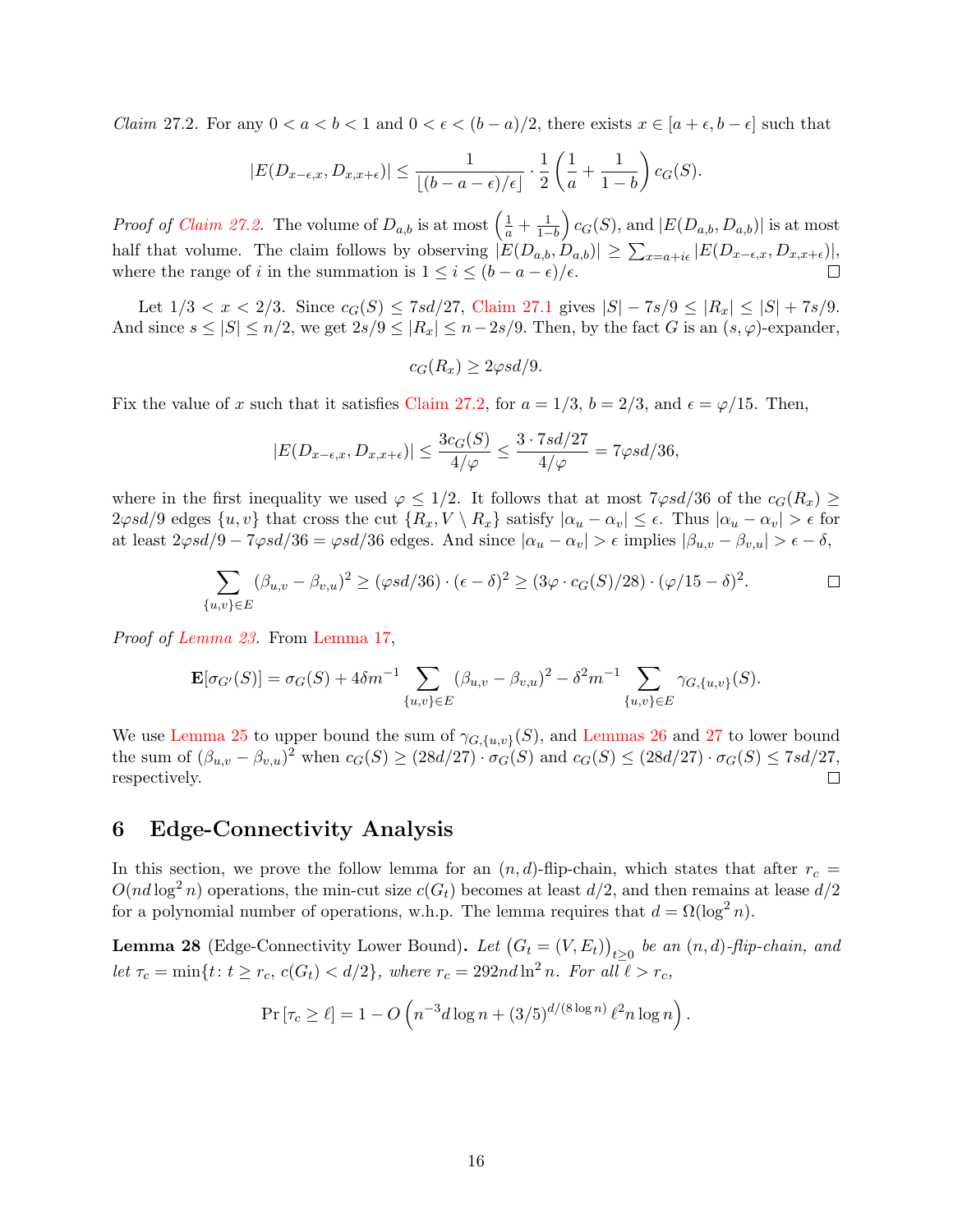## 6.1 Analysis of a Single Cut

We first study how the size of a single fixed cut  $\{S, \overline{S}\}$  evolves. Recall that we replace subscript  $G_t$ in all notations by t, e.g., we write  $c_t(S)$  and  $\sigma_t(S)$  instead of  $c_{G_t}(S)$  and  $\sigma_{G_t}(S)$ , respectively.

<span id="page-16-0"></span>**Lemma 29.** If  $d \geq 171 \ln n$  then, for any cut  $\{S, \overline{S}\}\$ , the time  $\tau = \min\{t : c_t(S) \geq 3d/4\}$  satisfies

$$
\Pr[\tau \le 292 \, nd \ln n] \ge 1 - 3dn^{-4}.
$$

*Proof.* We call the t-th operation,  $flip_t$ , significant if  $\{a_t, b_t\} \in E_{t-1}(S, \overline{S})$ .<sup>[8](#page-16-1)</sup> Observe that nonsignificant operations do not change the size of cut  $\{S, \overline{S}\}$ . Let  $t_i$  denote the time of the *i*th significant operation for  $i \geq 1$ , and let  $t_0 = 0$ .

We will bound the number  $\rho$  of significant operations until time  $\tau$ , and the time between successive significant operations. Let  $\rho = \min\{i : c_{t_i}(S) \ge 3d/4\}$ , thus  $t_\rho = \tau$ . For  $i \ge 0$ , let

$$
X_i = \begin{cases} c_{t_i}(S) - i/2 & \text{if } 0 \le i \le \rho \\ X_{\rho} & \text{if } i > \rho. \end{cases}
$$

From [Lemma 16,](#page-9-1) it follows that  $X_0, X_1, \ldots$  is a submartingale. Also,  $-5/2 \le X_{i+1} - X_i \le 3/2$ , for any  $i \geq 0$ . Then from Azuma's inequality (see, e.g., [\[28\]](#page-24-9)), we obtain that for all  $i \geq 1$  and  $\lambda \geq 0$ ,

$$
\Pr[X_i - X_0 > -\lambda] \ge 1 - e^{-2\lambda^2/(4^2 i)}.
$$

Substituting the definition of  $X_i$ , we get

$$
\Pr\left[\{c_{t_i} > i/2 - \lambda\} \cup \{i > \rho\}\right] \ge 1 - e^{-2\lambda^2/(4^2 i)}.
$$

For  $i \geq i^* \coloneqq 512 \ln n$  and  $\lambda =$ √  $4 \cdot 8i \ln n$ , we have  $i \geq 4\lambda$ , and the above inequality gives

$$
Pr [\{c_{t_i}(S) > i/4\} \cup \{i > \rho\}] \ge 1 - n^{-4}.
$$

For  $i = 3d \geq 3 \cdot 171 \ln n > i^*$ , the event  $\{c_{t_i}(S) > i/4\} \cup \{i > \rho\}$  implies  $\rho \leq 3d$ . It follows

$$
\Pr\left[\{\rho \le 3d\} \cap \bigcap_{i^* \le i < \rho} \{c_{t_i}(S) > i/4\} \right] \ge \Pr\left[\bigcap_{i^* \le i \le 3d} \{c_{t_i}(S) > i/4\} \cup \{i > \rho\} \right]
$$
\n
$$
\ge 1 - (3d - i^* + 1) \cdot n^{-4}.
$$

The event  $\bigcap_{i^* \leq i < \rho} \{c_{t_i}(S) > i/4\}$  above implies that if  $i^* \leq i < \rho$ , then  $c_t(S) > i/4$  for  $t_i \leq t < t_{i+1}$ . Also,  $c_t(S) \geq 1$  for  $t < t_{i^*}$ , since  $G_t$  is connected. We use these observations to bound the time between successive significant operations. For  $i \geq 1$ , let

$$
Y_i = \begin{cases} t_i - t_{i-1} & \text{if } 1 \le i \le \rho \text{ and either } i \le i^* \text{ or } c_{t_{i-1}}(S) > (i-1)/4 \\ 0 & \text{otherwise.} \end{cases}
$$

Let  $Y = \sum_{1 \leq i \leq 3d} Y_i$ . It is easy to see that Y is dominated by the sum of 3d independent geometric random variables,  $Y'_1, \ldots, Y'_{3d}$ , where  $Y'_i$  has success probability  $\frac{1}{m}$  if  $i \leq i^*$  and  $\frac{i-1}{4m}$  if  $i > i^*$ . Thus,

$$
\mathbf{E}[Y] \le i^* \cdot m + \sum_{i^* < i \le 3d} \frac{4m}{i-1} \le m \left( i^* + 4 \ln d \right) \le 516m \ln n =: \bar{y}.
$$

<span id="page-16-1"></span><sup>&</sup>lt;sup>8</sup>Significant operations are a subset of the operations pertinent to cut  $\{S, \overline{S}\}$ , described in [Definition 13.](#page-8-0)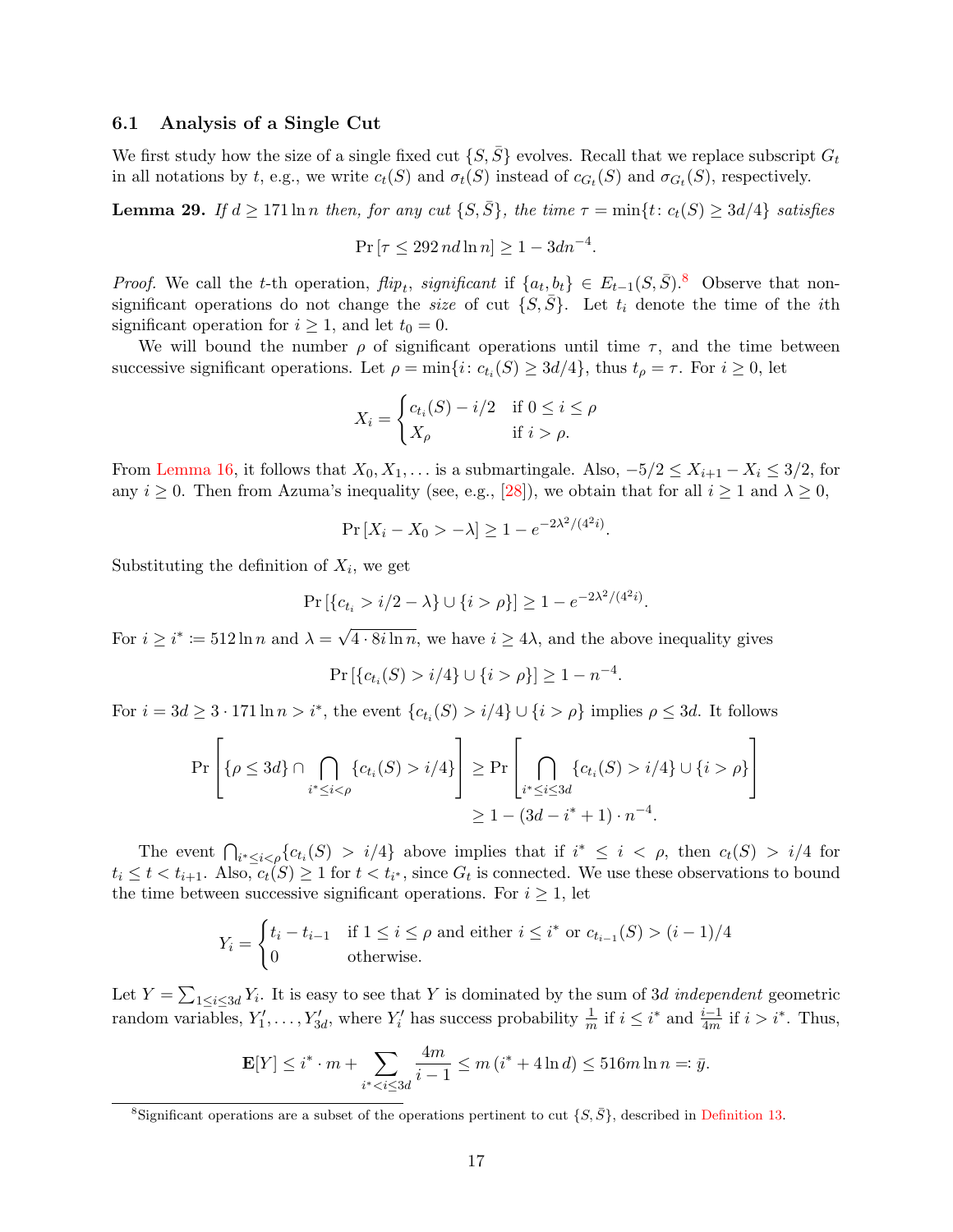Then, by a tail bound on the sum of independent geometric random variables [\[17\]](#page-23-17), for any  $\lambda \geq 1$ ,

$$
\Pr[Y < \lambda \bar{y}] \ge 1 - e^{-(1/m)\bar{y}(\lambda - 1 - \ln \lambda)}.
$$

Setting  $\lambda = 1.13$  yields

$$
\Pr[Y < \lambda \bar{y}] \ge 1 - n^{-4}.
$$

Finally, by a union bound,

$$
\Pr\left[\{Y<\lambda\bar{y}\}\cap\{\rho\leq 3d\}\cap\bigcap_{i^*\leq i<\rho}\{c_{t_i}(S)>i/4\}\right]\geq 1-3dn^{-4}.
$$

The event on the left implies  $t_\rho \leq \lambda \bar{y} < 584m \ln n$ . Since  $t_\rho = \tau$ , the proof is completed.

<span id="page-17-0"></span>**Lemma 30.** For any cut  $\{S, \overline{S}\}\$  of initial size  $c_0(S) \leq 3d/4$ , and any even integer  $0 < \lambda < c_0(S)$ , the time  $\tau = \min\{t: c_t(S) \le c_0(S) - \lambda\}$  satisfies the next inequality, for all  $\ell \ge 0$ ,

$$
\Pr[\tau > \ell] \ge 1 - \ell \cdot (3/5)^{\lambda/2}.
$$

*Proof.* We call operation  $flip_t$  effective if it changes the size of cut  $\{S, \overline{S}\}$ , i.e.,  $c_t(S) \neq c_{t-1}(S)$ .<sup>[9](#page-17-2)</sup> Each effective operation changes the cut size by  $\pm 2$ . Let  $k = c_0(S) \leq 3d/4$ .

We only consider effective operations  $flip_t$  for which it holds  $k - \lambda < c_{t-1}(S) \leq k$ . It follows from [Lemma 16,](#page-9-1) that for each of those effective operations, the probability that the cut size increases by 2 is at least  $p = \frac{2-\delta k}{2}$  $\frac{-\delta k}{2}$ , and the probability it decreases by 2 is at most  $q = \frac{\delta k}{2}$  $\frac{2k}{2}$ , since  $2p - 2q = 2(1 - \delta k)$ . Then, the probability that the cut size decreases to  $k-\lambda$ , before it increases to  $k+2$ , when the initial cut size is  $k$ , is bounded from below by the probability that a biased nearest-neighbor random walk on the integers hits the (left) point  $l = 0$  before hitting the (right) point  $r = \lambda/2 + 1$ , when it starts from point  $\lambda/2$ , and in each step moves to the right or left with probability p and q, respectively. The above random walk probability is (see, e.g., [\[22\]](#page-24-10))

$$
\frac{1 - (q/p)^{r-l-1}}{1 - (q/p)^{r-l}} \ge 1 - (q/p)^{r-l-1} \ge 1 - (3/5)^{\lambda/2}.
$$

Then, the probability than we need to repeat the random walk more than  $\ell$  times before it hits l is at least  $1 - \ell \cdot (3/5)^{\lambda/2}$ .  $\Box$ 

#### 6.2 Analysis of Multiple Cuts

We combine the results for a single cut from the previous section, with the upper bound on the number of cuts in [Lemma 8,](#page-6-0) to argue about multiple cuts simultaneously.

<span id="page-17-1"></span>**Lemma 31.** Let  $1 \leq s < n/2$  and  $0 < \lambda < k \leq 3d/4$ , where  $\lambda$  is an even integer. If  $d \geq 171 \ln n$ then the times  $\tau = \min\{t: c(G_t, s) \leq k\}$  and  $\tau' = \min\{t: t \geq r, c(G_t, 2s) \leq k - \lambda\}$ , where  $r =$  $|292nd \ln n|$ , satisfy the following equation, for all  $\ell \geq r$ ,

$$
\Pr\left[\{\tau' > \ell\} \cup \{\tau \le \ell\}\right] = 1 - O(dn^{-3} + n\ell^2 \cdot (3/5)^{\lambda/2}).
$$

<span id="page-17-2"></span> ${}^{9}$ Effective operations are a subset of the set of significant operations, defined in the proof of [Lemma 29.](#page-16-0)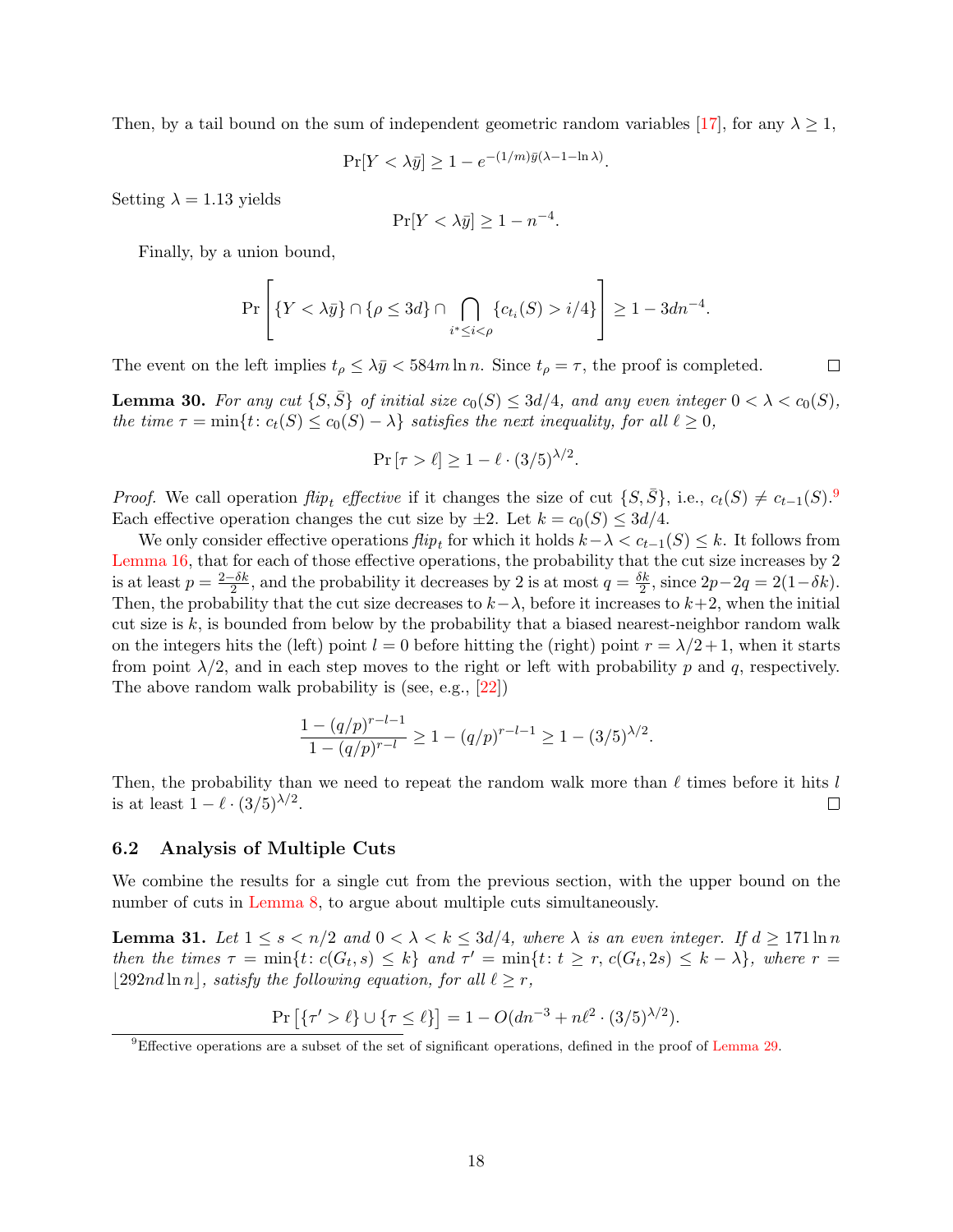*Proof.* For  $t \geq 0$ , let

$$
A_t = \begin{cases} C_0(2s, k) & \text{if } t = 0\\ C_t(2s, k) \setminus C_t(2s, k-2) & \text{if } t \ge 1. \end{cases}
$$

For any  $S \subseteq V$  and  $t \geq 0$ , let

 $p_{S,t} = \min\{t' : t' \ge t, \, c_{t'}(S) \le k - \lambda\}.$ 

If  $S \in A_0$ , then from [Lemmas 29](#page-16-0) and [30](#page-17-0) it follows

$$
Pr[p_{S,r} > \ell] = 1 - O\left(dn^{-4} + \ell \cdot (3/5)^{\lambda/2}\right).
$$

Similarly, for any  $t \geq 1$ , if we are given  $G_t = G$ , then for every  $S \in A_t$ , [Lemma 30](#page-17-0) yields

$$
Pr[p_{S,t} > \ell \mid G_t = G] = 1 - O\left(\ell \cdot (3/5)^{\lambda/2}\right).
$$

We can assume that  $c(G_0, s) > k$  (otherwise  $\tau = 0$ , and  $\Pr[\{\tau' > \ell\} \cup {\tau < \ell}\}] = 1$ ). Then, from [Lemma 8,](#page-6-0) we have  $|A_0| = |\mathcal{C}_0(2s, k)| \leq n$ , and by a union bound

$$
\Pr\left[\bigcap_{S\in A_0} \{p_{S,r} > \ell\}\right] = 1 - O\left(dn^{-3} + n\ell \cdot (3/5)^{\lambda/2}\right).
$$

Similarly, for  $t \geq 1$ , if  $c(G_t, s) > k$  then  $|A_t| \leq |\mathcal{C}_t(2s, k)| \leq n$ . And since  $\tau > t$  implies  $c(G_t, s) > k$ 

$$
\Pr\left[\left\{\tau \leq t\right\} \cup \bigcap_{S \in A_t} \{p_{S,t} > \ell\}\right] = 1 - O\left(n\ell \cdot (3/5)^{\lambda/2}\right).
$$

Then, by a union bound,

$$
\Pr\left[\left(\bigcap_{S\in A_0} \{p_{S,r} > \ell\} \cap \bigcap_{S\in A_t, 1\leq t\leq \ell} \{p_{S,t} > \ell\}\right) \cup \{\tau \leq \ell\}\right] = 1 - O\left(dn^{-3} + n\ell^2 \cdot (3/5)^{\lambda/2}\right).
$$

We conclude the proof by observing that the event on the left side inside the parenthesis implies  $\tau' > \ell$ . Indeed,  $\tau' > \ell$  if and only if  $p_{S,r} > \ell$  for all sets S of size  $1 \leq |S| \leq 2s$ ; and for any such set S, if  $p_{S,r} \leq \ell$  then S must belong to at least one set  $A_t$ , for  $0 \leq t \leq \ell$ .  $\Box$ 

*Proof of [Lemma 28.](#page-15-0)* Let  $i_{\text{max}} = \lfloor \log(n/d) \rfloor$ ,  $r = \lfloor 292nd \ln n \rfloor$ , and let  $\lambda \leq \frac{d}{4i_m}$  $\frac{d}{4i_{\text{max}}}$  be an even positive integer. For  $0 \le i \le i_{\text{max}}$ , let  $s_i = 2^i d$ ,  $k_i = |3d/4| - \lambda i$ , and define

$$
\tau_i = \max\{t \colon t \ge ir, \, c(G_t, s_i) \le k_i\}.
$$

Note that  $n/2 < s_{i_{\text{max}}} \le n$ , and  $k_{i_{\text{max}}} \ge \lfloor 3d/4 \rfloor - d/4$ . We apply [Lemma 31,](#page-17-1) for  $s = s_i$  and  $k = k_i$ , to obtain that for all  $0 \leq i < i_{\text{max}}$  and  $\ell \geq (i+1) \cdot r$ ,

$$
\Pr\left[\{\tau_{i+1} > \ell\} \cup \{\tau_i \le \ell\}\right] = 1 - O\left(dn^{-3} + n\ell^2 \cdot (3/5)^{\lambda/2}\right).
$$

It follows that, for any  $\ell \geq i_{\max}r$ ,

$$
\Pr\left[\tau_{i_{\max}} > \ell\right] = \Pr\left[\left\{\tau_{i_{\max}} > \ell\right\} \cup \left\{\tau_0 \le \ell\right\}\right] \ge 1 - i_{\max} \cdot O\left(dn^{-3} + n\ell^2 \cdot (3/5)^{\lambda/2}\right),
$$

where the first equation holds because  $Pr[\tau_0 \leq \ell] = 0$ , by [Lemma 9.](#page-7-5) To complete the proof, we use that  $i_{\max} \leq \ln n$ , we set  $\lambda$  to be the largest even integer  $\lambda \leq \frac{d}{4 \ln n}$  $\frac{d}{4 \ln n}$ , and we observe that  $\tau_{i_{\text{max}}} > \ell$ implies  $c_t(G_t) \geq k_{i_{\text{max}}} + 1 \geq d/2$  for all  $i_{\text{max}} r \leq t \leq \ell$ .  $\Box$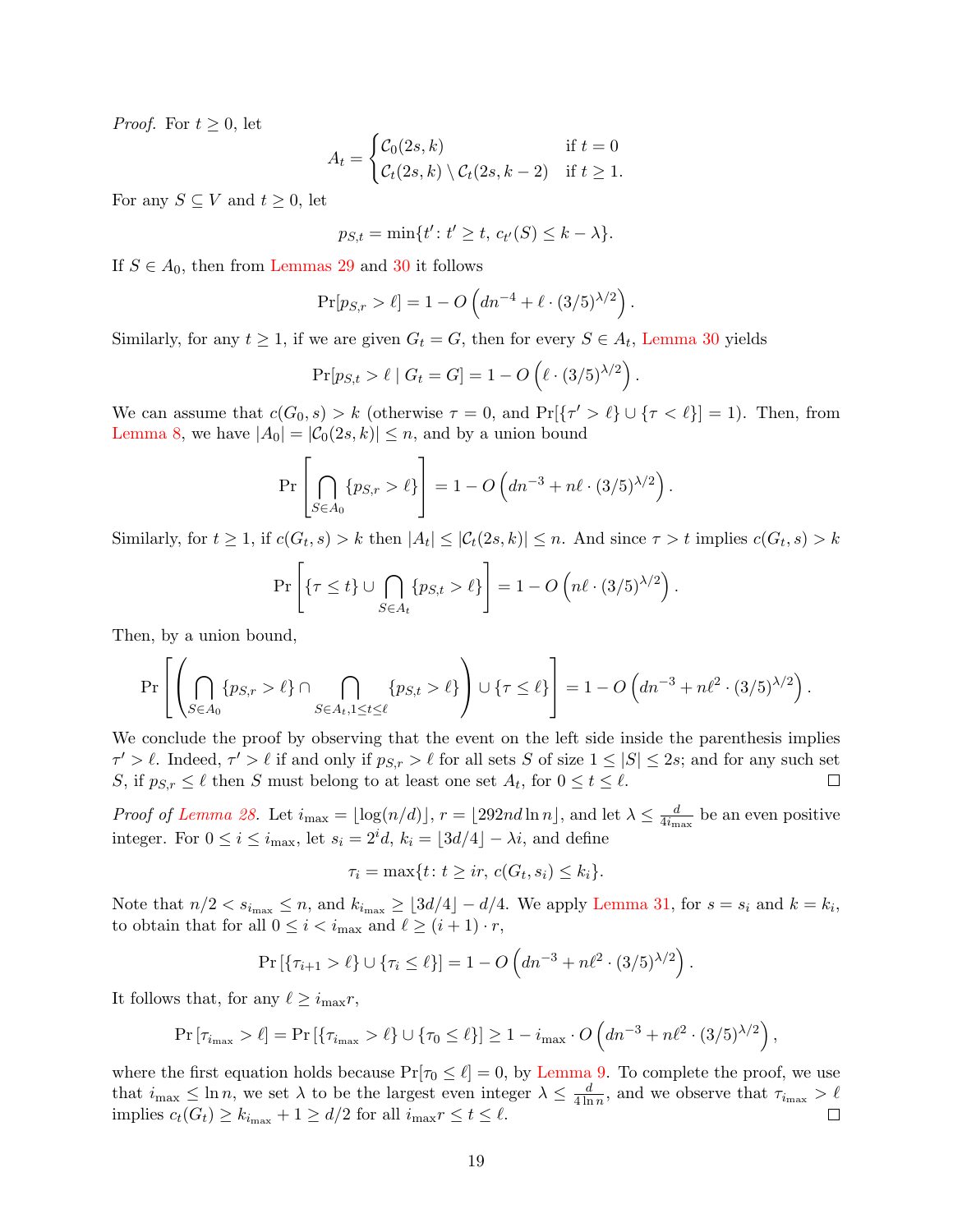## <span id="page-19-2"></span>7 Expansion Analysis

In this section we prove the following lemma for an  $(n, d)$ -flip-chain. Roughly speaking, it states that as long as the min-cut size is at least  $d/2$ , the graph conductance becomes  $\phi(G_t) \geq 1/32$ after  $r_e = O(nd \log n)$  flip operations, and then remains at lease 1/32 for a polynomial number of operations, w.h.p. The lemma requires that  $d = \Omega(\log n)$ .

<span id="page-19-1"></span>**Lemma 32** (Expansion Lower Bound). Let  $(G_t = (V, E_t))_{t \geq 0}$  be an  $(n, d)$ -flip-chain, where  $d \geq$ 26880  $\ln n/\nu_e^3$  and  $\nu_e = (1/224) \cdot (1/480 - \delta)^2 - 4\delta$ . Let  $\tau_h = \min\{t : c(G_t) < d/2\}$  and  $\tau_e =$  $\min\{t: t \geq r_e, \phi(G_t) < 1/32\}, \text{ where } r_e = 48nd \log n/\nu_e. \text{ For all } \ell \geq r_e,$ 

$$
\Pr\left[\left\{\tau_e > \ell\right\} \cup \left\{\tau_h \leq \ell\right\}\right] = 1 - O\left(\ell^2 \cdot e^{-\nu_e^2 d/2240}\right).
$$

## 7.1 Analysis of a Single Cut

We first study how the strain of a single given cut evolves. The next three lemmas show that, roughly speaking, as long as the graph  $G_t$  remains an  $(s, \varphi)$ -expander, each the following statements holds with probability  $1 - e^{-\Omega(\bar{s}d)}$ , for any given cut  $\{S, \bar{S}\}\$  with  $s \leq |S| \leq n/2$ : (1) the strain of the cut exceeds  $s/4$  after at most  $O(m)$  operation; (2) if the cut size is at least  $\gamma sd$ , for a large enough constant  $\gamma$ , then the cut strain exceeds  $s/4$  before the cut size drops to sd; and, (3) once the cut strain is at least  $s/4$ , it does not drop to  $s/8$  in the next polynomial number of operations.

<span id="page-19-0"></span>**Lemma 33.** Let  $1 \leq s \leq n/2$ ,  $0 < \varphi \leq 1/2$ , and  $\nu = (\varphi/7) \cdot (\varphi/15 - \delta)^2 - 4\delta$ . If  $\nu > 0$  then for any cut  $\{S, \bar{S}\}\$  with  $s \leq |S| \leq n/2$ , the time  $\tau = \min\{t : \sigma_t(S) > s/4 \text{ or } G_t \notin \mathbb{G}_{s,\varphi}\}^{10}$  $\tau = \min\{t : \sigma_t(S) > s/4 \text{ or } G_t \notin \mathbb{G}_{s,\varphi}\}^{10}$  $\tau = \min\{t : \sigma_t(S) > s/4 \text{ or } G_t \notin \mathbb{G}_{s,\varphi}\}^{10}$  satisfies

$$
\Pr\left[\tau \le \frac{3m}{\varphi\nu}\right] \ge 1 - 2e^{-\nu sd/32}.
$$

*Proof.* We will say that operation  $flip_t$  is pertinent if it is pertinent to cut  $\{S, \bar{S}\}$ , i.e., if  $\{a_t, b_t\} \in$  $E_{t-1}(S,\overline{S})$ , or  $\{a_t,a'_t\} \in E_{t-1}(S,\overline{S})$ , or if  $flip_t$  is good and  $\{b,b'\} \in E_{t-1}(S,\overline{S})$ . Non-pertinent operations do not change the set of edges crossing the cut  $\{S, \overline{S}\}\,$ , thus neither the size nor the strain of the cut. Let  $t_i$  denote the time of the *i*th pertinent operation for  $i \geq 1$ , and let  $t_0 = 0$ .

We first bound the number of pertinent operations until time  $\tau$ , similarly to the proof of [Lemma 29.](#page-16-0) For  $i \geq 0$ , let

$$
X_i = \begin{cases} \sigma_{t_i}(S) - i \cdot \nu \delta & \text{if } t_i \le \tau \\ X_{i-1} & \text{if } t_i > \tau. \end{cases}
$$

From [Corollary 24,](#page-13-2) it follows that the sequence  $X_0, X_1, \ldots$  is a submartingale.<sup>[11](#page-19-4)</sup> Also, for any  $i \geq 1$ ,  $-4\delta - \nu \delta \leq X_i - X_{i-1} \leq 4\delta - \nu \delta$ . Then, from Azuma's inequality [\[28\]](#page-24-9), for all  $i \geq 1$  and  $\lambda \geq 0$ ,

$$
\Pr\left[X_i - X_0 > -\lambda \delta\right] \ge 1 - e^{-\lambda^2/(32i)}.
$$

Substituting the definition of  $X_i$ , we obtain

<span id="page-19-5"></span>
$$
\Pr\left[\{\sigma_{t_i}(S) - \sigma_0(S) > i\nu\delta - \lambda\delta\} \cup \{t_i > \tau\}\right] \ge 1 - e^{-\lambda^2/(32i)}.\tag{4}
$$

For  $i = i^* \coloneqq \lceil 2sd/\nu \rceil$  and  $\lambda =$ *vsdi*, we have  $i\nu\delta - \lambda\delta \geq s/4$ , and [\(4\)](#page-19-5) gives

<span id="page-19-6"></span>
$$
\Pr[t_{i^*} \ge \tau] \ge 1 - e^{-\nu s d/32}.\tag{5}
$$

<span id="page-19-3"></span><sup>&</sup>lt;sup>10</sup>Recall from [Definition 7](#page-5-1) that  $\mathbb{G}_{s,\varphi}$  is the set of all  $(s,\varphi)$ -expander graphs.

<span id="page-19-4"></span><sup>&</sup>lt;sup>11</sup>With respect to the sequence  $Z_0, Z_1, \ldots$ , where  $Z_i = (G_{t_i}, \mathbb{1}_{\tau < t_{i+1}})$ .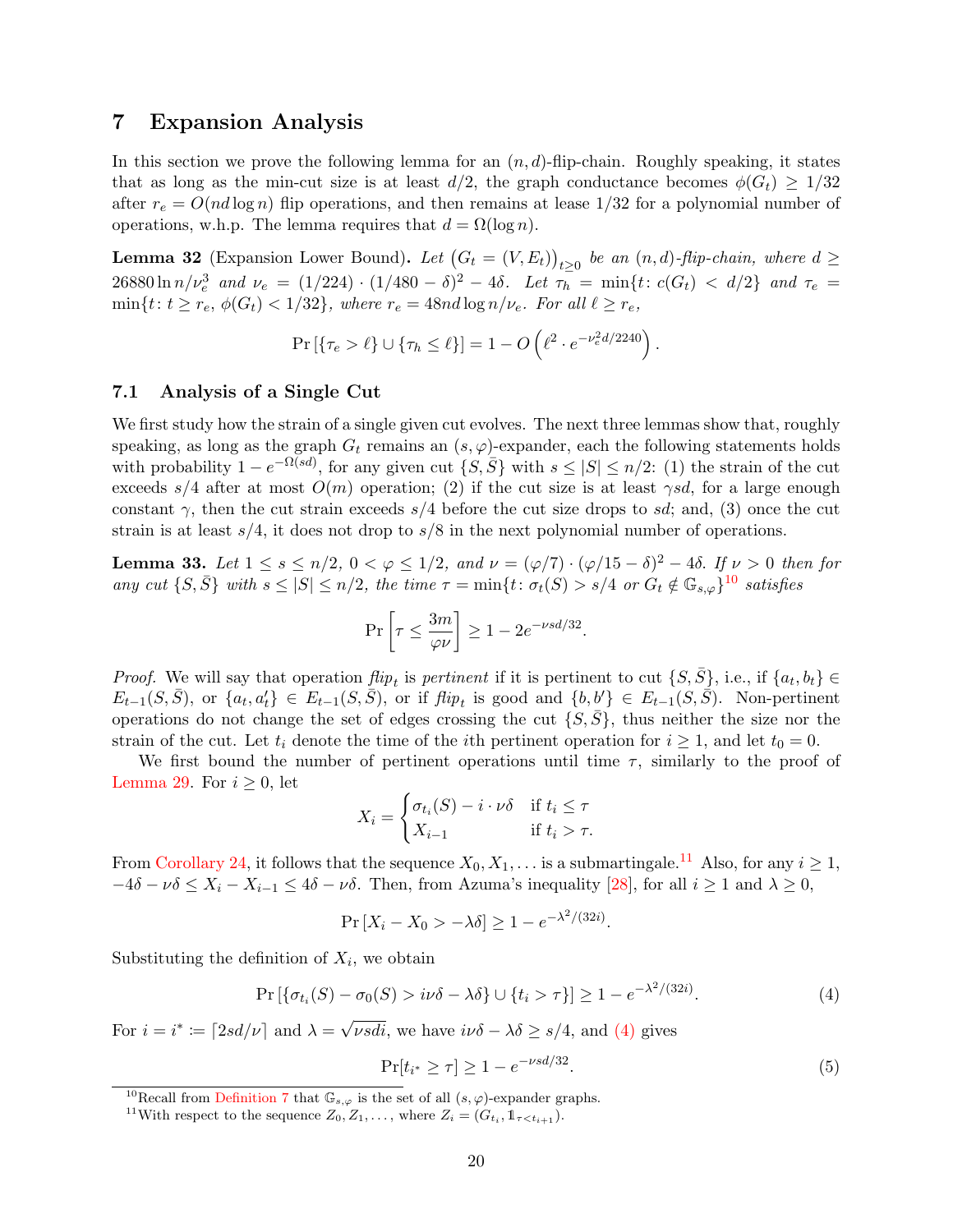Next, we bound the time between pertinent operations. For  $i \geq 1$ , let

$$
Y_i = \begin{cases} t_i - t_{i-1} & \text{if } t_{i-1} < \tau \\ 0 & \text{otherwise.} \end{cases}
$$

Let  $Y = \sum_{1 \leq i \leq i^*} Y_i$ . The probability of the event  $\mathcal{P}_t$  that  $f_i$  is pertinent is

$$
\Pr[\mathcal{P}_t | G_{t-1}] \ge \Pr[\{a_t, b_t\} \in E_{t-1}(S, \bar{S}) | G_{t-1}] = c_{t-1}(S)/m.
$$

Using this, and the fact that  $c_t(S) \geq \varphi sd$  if  $t < t_i$  and  $t_{i-1} < \tau$ , it is easy to see that Y is dominated by the sum of  $i^*$  i.i.d. geometric random variables with success probability  $\varphi s d/m$ . Applying a tail bound from [\[17\]](#page-23-17), gives for any  $\lambda \geq 1$ ,

$$
\Pr\left[Y < \lambda \cdot \frac{i^*m}{\varphi sd}\right] \ge 1 - e^{-i^* (\lambda - 1 - \ln \lambda)}.
$$

Setting  $\lambda = 1.1$  and using that  $i^* < 3sd/\nu$ , we obtain  $\Pr\left[Y < \frac{3m}{\varphi \nu}\right] \ge 1 - e^{-sd}$ . Combining this and [\(5\),](#page-19-6) by applying a union bound, yields  $Pr\left[\tau < \frac{3m}{\varphi \nu}\right] \geq 1 - 2e^{-\nu sd/32}$ .  $\Box$ 

<span id="page-20-1"></span>**Lemma 34.** Let  $1 \leq s \leq n/2$ ,  $0 < \varphi \leq 1/2$ , and define  $\nu$  as in [Lemma 33.](#page-19-0) If  $\nu > 0$  then for any cut  $\{S, \overline{S}\}\$  with  $s \leq |S| \leq n/2$  and  $c_0(S) \geq 5sd/\nu$ , the times  $\tau = \min\{t : \sigma_t(S) > s/4 \text{ or } G_t \notin \mathbb{G}_{s,\varphi}\}\$ and  $\tau' = \min\{t : c_t(S) \le sd\}$ , satisfy

$$
\Pr\left[\tau < \tau'\right] \ge 1 - e^{-\nu sd/32}.
$$

*Proof.* We saw in [\(5\)](#page-19-6) that, for  $i^* = [2sd/\nu]$ , the probability that the  $i^*$ th pertinent operation does not occur before time  $\tau$  is

$$
\Pr[t_{i^*} \ge \tau] \ge 1 - e^{-\nu sd/32}.
$$

Since the size of cut  $\{S, \bar{S}\}$  decreases by at most 2 in each pertinent operation, we have that for all  $0 \leq i' \leq i^*,$ 

$$
c_{t_{i'}}(S) \ge c_0(S) - 2i^* > sd.
$$

Thus,  $\tau' > t_{i^*}$  (w.pr. 1), and  $\Pr[\tau' > t_{i^*} \ge \tau] \ge 1 - n^{-\nu sd/32}$ .

<span id="page-20-0"></span>**Lemma 35.** Let  $1 \leq s \leq n/2$ ,  $0 < \varphi \leq 1/2$ , and define  $\nu$  as in [Lemma 33.](#page-19-0) If  $\nu > 0$  and  $d \geq 4225/(\nu s)$ , then for any cut  $\{S, \overline{S}\}\$  with  $s \leq |S| \leq n/2$  and  $s/4 - 4\delta < \sigma_0(S) \leq s/4$ , times  $\tau_1 = \min\{t: \sigma_t(S) \le s/8\}$  and  $\tau_2 = \min\{t: G_t \notin \mathbb{G}_{s,\varphi}\}\$  satisfy the next inequality, for all  $\ell \ge 0$ ,

$$
\Pr\left[\{\tau_1 > \ell\} \cup \{\tau_2 \le \ell\}\right] \ge 1 - \ell \cdot e^{-\nu^2 s d / 1120}
$$

.

*Proof.* Let  $\tau_3 = \min\{t: \sigma_t(S) > s/4\}$ . We use the same submartingale sequence  $X_0, X_1, \ldots$  as in the proof of [Lemma 33,](#page-19-0) for

$$
\tau = \min\{t \colon \sigma_t(S) > s/4 \text{ or } G_t \notin \mathbb{G}_{s,\varphi} \text{ or } \sigma_t(S) \le s/8\} = \min\{\tau_1, \tau_2, \tau_3\}.
$$

We will use  $(4)$ , which we restate here for convenience,

$$
\Pr\left[\{\sigma_{t_i}(S) - \sigma_0(S) > i\nu\delta - \lambda\delta\} \cup \{t_i > \tau\}\right] \ge 1 - e^{-\lambda^2/(32i)}.
$$

For  $i = i^* := |sd/32| - 1$  and  $\lambda = \nu \cdot \sqrt{sdi/35} \le \nu sd/33$ , we have

$$
i\nu\delta - \lambda\delta \ge \nu s/32 - 2\nu\delta - \nu s/33 \ge 4\delta,
$$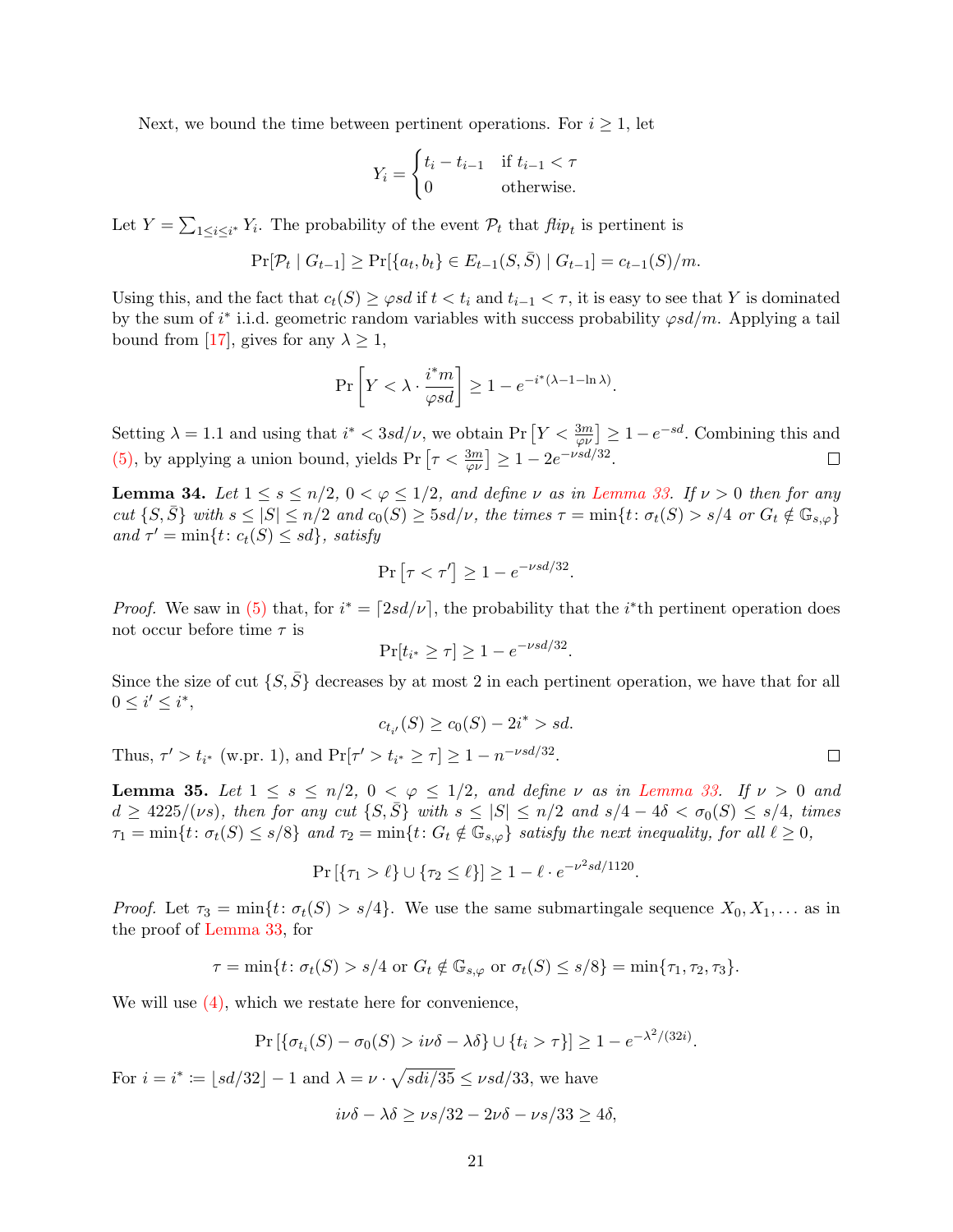where the last inequality holds because  $d \geq \frac{4225}{\nu s}$  $\frac{225}{100}$ . Hence, for these values of i and  $\lambda$ , the event  $\sigma_t(S) - \sigma_0(S) > \nu \delta i - \lambda \delta$  implies that  $\sigma_{t_i}(S) > s/4$ , and thus, that  $t_i \geq \tau_3 \geq \tau$ . Then, [\(4\)](#page-19-5) yields

$$
\Pr[t_{i^*} \ge \tau] \ge 1 - e^{-\nu^2 sd/1120}.
$$

Moreover, since the cut strain decreases by at most  $4\delta$  in each pertinent operation, we have for all  $0 \leq i' \leq i^*,$ 

$$
\sigma_{t_{i'}}(S) \ge \sigma_0(S) - i' \cdot 4\delta > s/4 - 4\delta - i^* \cdot 4\delta \ge s/8.
$$

Therefore,  $t_{i^*} < \tau_1$  (w.pr. 1). It follows that

$$
\Pr[\tau_1 > t_{i^*} \ge \tau = \min\{\tau_2, \tau_3\}] \ge 1 - e^{-\nu^2 s d / 1120}.
$$

I.e., with probability  $1 - e^{-\nu^2 sd/1120}$ , the cut strain exceeds  $s/4$  or the graph becomes a non- $(s, \varphi)$ expander, before the cut strain decreases to  $s/8$ . The proof is completed by repeating the argument  $\ell$  times, or until the graph is not an  $(s, \varphi)$ -expander.  $\Box$ 

### 7.2 Analysis of Multiple Cuts

We combine the results for a single cut from the previous section, with the upper bound on the number of cuts from [Theorem 10,](#page-7-1) to argue about multiple cuts simultaneously. We also use the simple relation between the strain and size of a cut from [Lemma 4.](#page-5-0)

<span id="page-21-0"></span>**Lemma 36.** Let  $1 \leq s \leq n/2$ ,  $\varphi = 1/32$ ,  $\varphi_0 = 1/2$ , and define  $\nu$  as in [Lemma 33.](#page-19-0) If  $\nu > 0$  and  $d \geq 26880 \ln n/\nu^3$ , then times  $\tau = \min\{t: G_t \notin \mathbb{G}_{s,\varphi} \cup \mathbb{G}_{1,\varphi_0}\}\$  and  $\tau' = \min\{t: t \geq r, G_t \notin \mathbb{G}_{2s,\varphi}\}\$ , where  $r = \frac{3m}{2M}$  $\frac{3m}{\varphi\nu}$ , satisfy the next equation, for all  $\ell \geq r$ ,

$$
\Pr\left[\left\{\tau' > \ell\right\} \cup \left\{\tau \leq \ell\right\}\right] = 1 - O\left(\ell^2 \cdot e^{-\nu^2 s d/2240}\right).
$$

Proof. Let

$$
A_0 = \{ S \colon s \le |S| \le n/2, \sigma_0(S) \le s/4, c_0(S) \le k \},\
$$

where  $k = |6sd/\nu|$ , and for  $t \geq 1$ , let

$$
A_t = \{ S \colon s \le |S| \le n/2, \, s/4 - 4\delta < \sigma_t(S) \le s/4 \, \text{or} \, k - 1 \le c_t(S) \le k \}.
$$

For any  $S \subseteq V$  and  $t \geq 0$ , let

$$
p_{S,t} = \min\{t' : t' \ge t, \sigma_{t'}(S) \le s/8, c_{t'}(S) \le sd\}.
$$

If  $S \in A_0$ , then from [Lemmas 33](#page-19-0) and [35](#page-20-0) it follows that for all  $\ell \geq r$ ,

$$
\Pr[\{p_{S,r} > \ell\} \cup \{\tau \leq \ell\}] = 1 - O\left(\ell \cdot e^{-\nu^2 s d/1120}\right).
$$

Similarly, for any  $t \geq 1$ , if we are given  $G_t = G$ , then for every  $S \in A_t$ ,

$$
\Pr[\{p_{S,t} > \ell\} \cup \{\tau \leq \ell\} \mid G_t = G] = 1 - O\left(\ell \cdot e^{-\nu^2 s d/1120}\right),\,
$$

where the above equation follows from [Lemma 35](#page-20-0) if  $s/4 - 4\delta < \sigma_t(S) \leq s/4$ , and from [Lemmas 34](#page-20-1) and [35](#page-20-0) if  $k-1 \leq c_t(S) \leq k$ . Finally, for any  $t \geq 0$ , if  $G_t \in \mathbb{G}_{1,\varphi_0}$  then [Theorem 10](#page-7-1) yields

$$
|A_t| = O\left(n^{k/(\varphi_0 d)}\right) = O\left(n^{12s/\nu}\right).
$$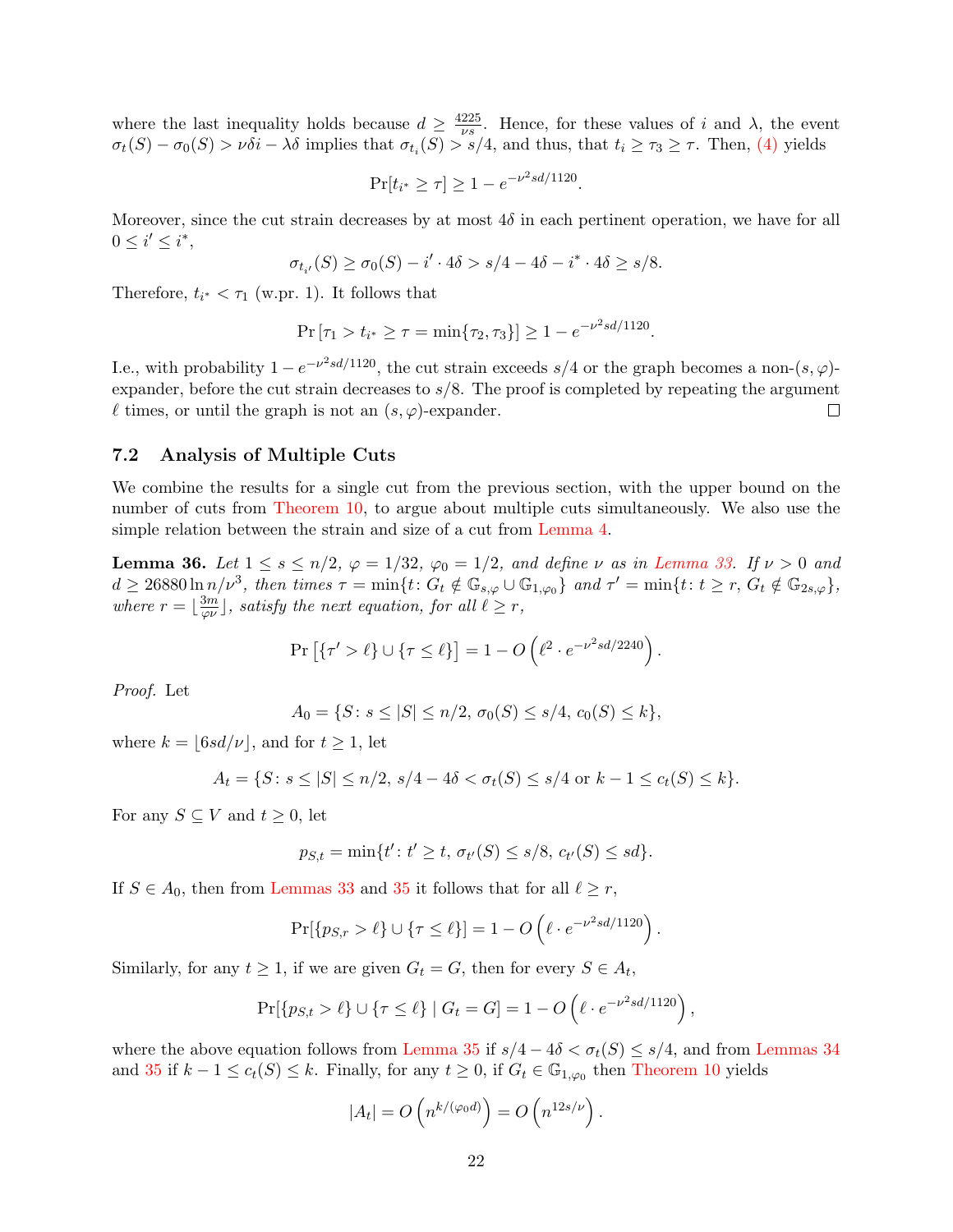Combining the above results, using a union bound, we obtain

$$
\Pr\left[\left(\bigcap_{S\in A_0} \{p_{S,r} > \ell\} \cap \bigcap_{S\in A_t, 1 \le t \le \ell} \{p_{S,t} > \ell\}\right) \cup \{\tau \le \ell\}\right] = 1 - O\left(\ell^2 \cdot e^{-\nu^2 sd/1120} \cdot n^{12s/\nu}\right)
$$

$$
= 1 - O\left(\ell^2 \cdot e^{-\nu^2 sd/2240}\right),
$$

where for the last equation we used that  $d \geq 26880 \ln n/\nu^3$ . Observe that, for any set S of size  $s \leq |S| \leq n/2$ , if  $p_{S,r} \leq \ell$  then S must belong to at least one set  $A_t$ , for  $0 \leq t \leq \ell$ . Therefore, the equation above implies

$$
\Pr\left[\bigcap_{S:\;s\le|S|\le n/2} \{p_{S,r} > \ell\} \cup \{\tau \le \ell\}\right] = 1 - O\left(\ell^2 \cdot e^{-\nu^2 sd/2240}\right).
$$

Finally, from [Lemma 4,](#page-5-0) if  $p_{S,r} > \ell$  then for all  $r \le t \le \ell$  we have  $c_t(S) > sd/16$ , and thus  $c_t(S) > \varphi d \min\{2s, |S|\}.$  Hence, the left side above is at most equal to  $\Pr\left[\{\tau > \ell\} \cup \{\tau \leq \ell\}\right].$ 

Proof of [Lemma 32.](#page-19-1) Let  $\varphi = 1/32$ ,  $\varphi_0 = 1/2$ ,  $r = \lfloor \frac{3m}{\varphi \nu} \rfloor$  $\frac{3m}{\varphi\nu}$ , and  $i_{\max} = \lfloor \log n \rfloor$ . Define the times  $\tau_0 = \min\{t: G_t \notin \mathbb{G}_{1,\varphi_0}\},\$  and  $\tau_i = \min\{t: t \ge ir, \widetilde{G}_t \notin \mathbb{G}_{2^i,\varphi}\},\$  for  $1 \le i \le i_{\max}$ . We apply [Lemma 36,](#page-21-0) for  $s = 2^i$ , to obtain that for any  $0 \leq i < i_{\text{max}}$  and  $\ell \geq (i+1) \cdot r$ ,

$$
\Pr\left[\{\tau_{i+1} > \ell\} \cup \{\tau_i \leq \ell\} \cup \{\tau_0 \leq \ell\}\right] = 1 - O\left(\ell^2 \cdot e^{-\nu^2 sd/2240}\right).
$$

It follows by a union bound that, for all  $\ell \geq i_{\max}r$ ,

$$
\Pr\left[\{\tau_{i_{\max}} > \ell\} \cup \{\tau_0 \le \ell\}\right] = 1 - O\left(\ell^2 \cdot e^{-\nu^2 d/2240}\right).
$$

 $\Box$ 

Observing that  $\tau_{i_{\text{max}}} \leq \tau_e$ ,  $\tau_0 = \tau_h$ , and  $\nu = \nu_e$  for  $\varphi = 1/32$ , completes the proof.

## 8 Proof of [Theorem 1](#page-2-2)

The theorem follows by combining [Lemmas 28](#page-15-0) and [32.](#page-19-1)

### Acknowledgements

I would like to thank Péter L. Erdös for discussing with me some related previous works. This work was partially supported by the French ANR Projects ByBloS (ANR-20-CE25-0002), DESCARTES (ANR-16-CE40-0023), and PAMELA (ANR-16-CE23-0016).

## References

- <span id="page-22-0"></span>[1] Zeyuan Allen-Zhu, Aditya Bhaskara, Silvio Lattanzi, Vahab S. Mirrokni, and Lorenzo Orecchia. Expanders via local edge flips. In Proc. 27th Annual ACM-SIAM Symposium on Discrete Algorithms, SODA, pages 259–269, 2016. [doi:10.1137/1.9781611974331.ch19](https://doi.org/10.1137/1.9781611974331.ch19).
- <span id="page-22-1"></span>[2] Georgios Amanatidis and Pieter Kleer. Rapid mixing of the switch Markov chain for strongly stable degree sequences. Random Struct. Algorithms, 57(3):637–657, 2020. [doi:10.1002/rsa.20949](https://doi.org/10.1002/rsa.20949).
- <span id="page-22-2"></span>[3] James Aspnes and Udi Wieder. The expansion and mixing time of skip graphs with applications. Distributed Comput., 21(6):385–393, 2009. [doi:10.1007/s00446-008-0071-3](https://doi.org/10.1007/s00446-008-0071-3).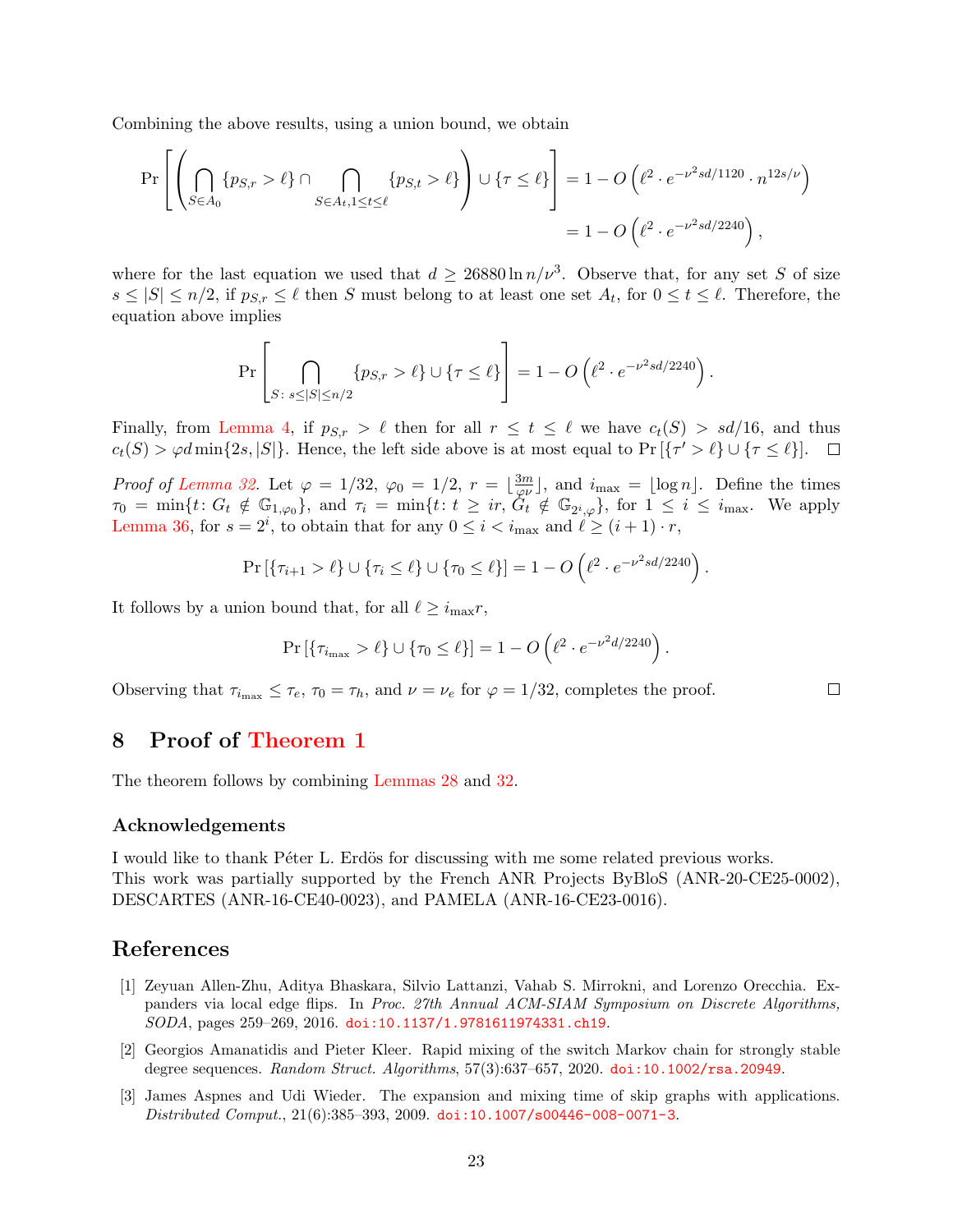- <span id="page-23-13"></span>[4] Colin Cooper, Martin Dyer, and Catherine Greenhill. Corrigendum: Sampling regular graphs and a peer-to-peer network, 2012. [arXiv:1203.6111](http://arxiv.org/abs/1203.6111).
- <span id="page-23-5"></span>[5] Colin Cooper, Martin E. Dyer, and Catherine S. Greenhill. Sampling regular graphs and a peer-to-peer network. Comb. Probab. Comput., 16(4):557–593, 2007. [doi:10.1017/S0963548306007978](https://doi.org/10.1017/S0963548306007978).
- <span id="page-23-1"></span>[6] Colin Cooper, Martin E. Dyer, Catherine S. Greenhill, and Andrew J. Handley. The flip Markov chain for connected regular graphs. Discret. Appl. Math., 254:56–79, 2019. [doi:10.1016/j.dam.2018.06.019](https://doi.org/10.1016/j.dam.2018.06.019).
- <span id="page-23-14"></span>[7] Colin Cooper, Martin E. Dyer, and Andrew J. Handley. The flip markov chain and a randomising P2P protocol. In Proc. 28th Annual ACM Symposium on Principles of Distributed Computing, PODC, pages 141–150, 2009. [doi:10.1145/1582716.1582742](https://doi.org/10.1145/1582716.1582742).
- <span id="page-23-10"></span>[8] Martin E. Dyer, Catherine S. Greenhill, Pieter Kleer, James Ross, and Leen Stougie. Sampling hypergraphs with given degrees. Discret. Math., 344(11):112566, 2021. [doi:10.1016/j.disc.2021.112566](https://doi.org/10.1016/j.disc.2021.112566).
- <span id="page-23-11"></span>[9] Péter L. Erdös, Catherine S. Greenhill, Tamás Róbert Mezei, István Miklós, Daniel Soltész, and Lajos Soukup. The mixing time of switch Markov chains: A unified approach. Eur. J. Comb., 99:103421, 2022. [doi:10.1016/j.ejc.2021.103421](https://doi.org/10.1016/j.ejc.2021.103421).
- <span id="page-23-8"></span>[10] Péter L. Erdős, Tamás Róbert Mezei, István Miklós, and Dániel Soltész. Efficiently sampling the realizations of bounded, irregular degree sequences of bipartite and directed graphs. Plos one, 13(8):e0201995, 2018. [doi:10.1371/journal.pone.0201995](https://doi.org/10.1371/journal.pone.0201995).
- <span id="page-23-0"></span>[11] Tomás Feder, Adam Guetz, Milena Mihail, and Amin Saberi. A local switch Markov chain on given degree graphs with application in connectivity of peer-to-peer networks. In Proc. 47th Annual IEEE Symposium on Foundations of Computer Science, FOCS, pages 69–76, 2006. [doi:10.1109/FOCS.2006.](https://doi.org/10.1109/FOCS.2006.5) [5](https://doi.org/10.1109/FOCS.2006.5).
- <span id="page-23-3"></span>[12] Christos Gkantsidis, Milena Mihail, and Amin Saberi. Random walks in peer-to-peer networks: Algorithms and evaluation. Perform. Evaluation, 63(3):241–263, 2006. [doi:10.1016/j.peva.2005.01.002](https://doi.org/10.1016/j.peva.2005.01.002).
- <span id="page-23-4"></span>[13] Thorsten Götte, Kristian Hinnenthal, Christian Scheideler, and Julian Werthmann. Time-optimal construction of overlay networks. In Proc. 40th ACM Symposium on Principles of Distributed Computing, PODC, pages 457–468, 2021. [doi:10.1145/3465084.3467932](https://doi.org/10.1145/3465084.3467932).
- <span id="page-23-7"></span>[14] Catherine S. Greenhill. A polynomial bound on the mixing time of a Markov chain for sampling regular directed graphs. Electron. J. Comb., 18(1):P234, 2011. [doi:10.37236/721](https://doi.org/10.37236/721).
- <span id="page-23-9"></span>[15] Catherine S. Greenhill and Matteo Sfragara. The switch Markov chain for sampling irregular graphs and digraphs. Theor. Comput. Sci., 719:1–20, 2018. [doi:10.1016/j.tcs.2017.11.010](https://doi.org/10.1016/j.tcs.2017.11.010).
- <span id="page-23-15"></span>[16] Riko Jacob, Andréa W. Richa, Christian Scheideler, Stefan Schmid, and Hanjo Täubig. SKIP<sup>+</sup>: A self-stabilizing skip graph. J. ACM, 61(6):36:1–36:26, 2014. [doi:10.1145/2629695](https://doi.org/10.1145/2629695).
- <span id="page-23-17"></span>[17] Svante Janson. Tail bounds for sums of geometric and exponential variables. Statistics  $\mathcal{C}$  Probability Letters, 135:1–6, 2018. [doi:10.1016/j.spl.2017.11.017](https://doi.org/10.1016/j.spl.2017.11.017).
- <span id="page-23-6"></span>[18] M´ark Jelasity, Spyros Voulgaris, Rachid Guerraoui, Anne-Marie Kermarrec, and Maarten van Steen. Gossip-based peer sampling. ACM Trans. Comput. Syst., 25(3):8, 2007. [doi:10.1145/1275517.](https://doi.org/10.1145/1275517.1275520) [1275520](https://doi.org/10.1145/1275517.1275520).
- <span id="page-23-12"></span>[19] Ravi Kannan, Prasad Tetali, and Santosh S. Vempala. Simple Markov-chain algorithms for generating bipartite graphs and tournaments. Random Struct. Algorithms, 14(4):293–308, 1999. [doi:10.1002/](https://doi.org/10.1002/(SICI)1098-2418(199907)14:4<293::AID-RSA1>3.0.CO;2-G) [\(SICI\)1098-2418\(199907\)14:4<293::AID-RSA1>3.0.CO;2-G](https://doi.org/10.1002/(SICI)1098-2418(199907)14:4<293::AID-RSA1>3.0.CO;2-G).
- <span id="page-23-16"></span>[20] David R. Karger. Minimum cuts in near-linear time. J. ACM, 47(1):46–76, 2000. [doi:10.1145/331605.](https://doi.org/10.1145/331605.331608) [331608](https://doi.org/10.1145/331605.331608).
- <span id="page-23-2"></span>[21] Ching Law and Kai-Yeung Siu. Distributed construction of random expander networks. In Proc. 22nd Annual Joint Conference of the IEEE Computer and Communications Societies, INFOCOM, pages 2133–2143, 2003. [doi:10.1109/INFCOM.2003.1209234](https://doi.org/10.1109/INFCOM.2003.1209234).